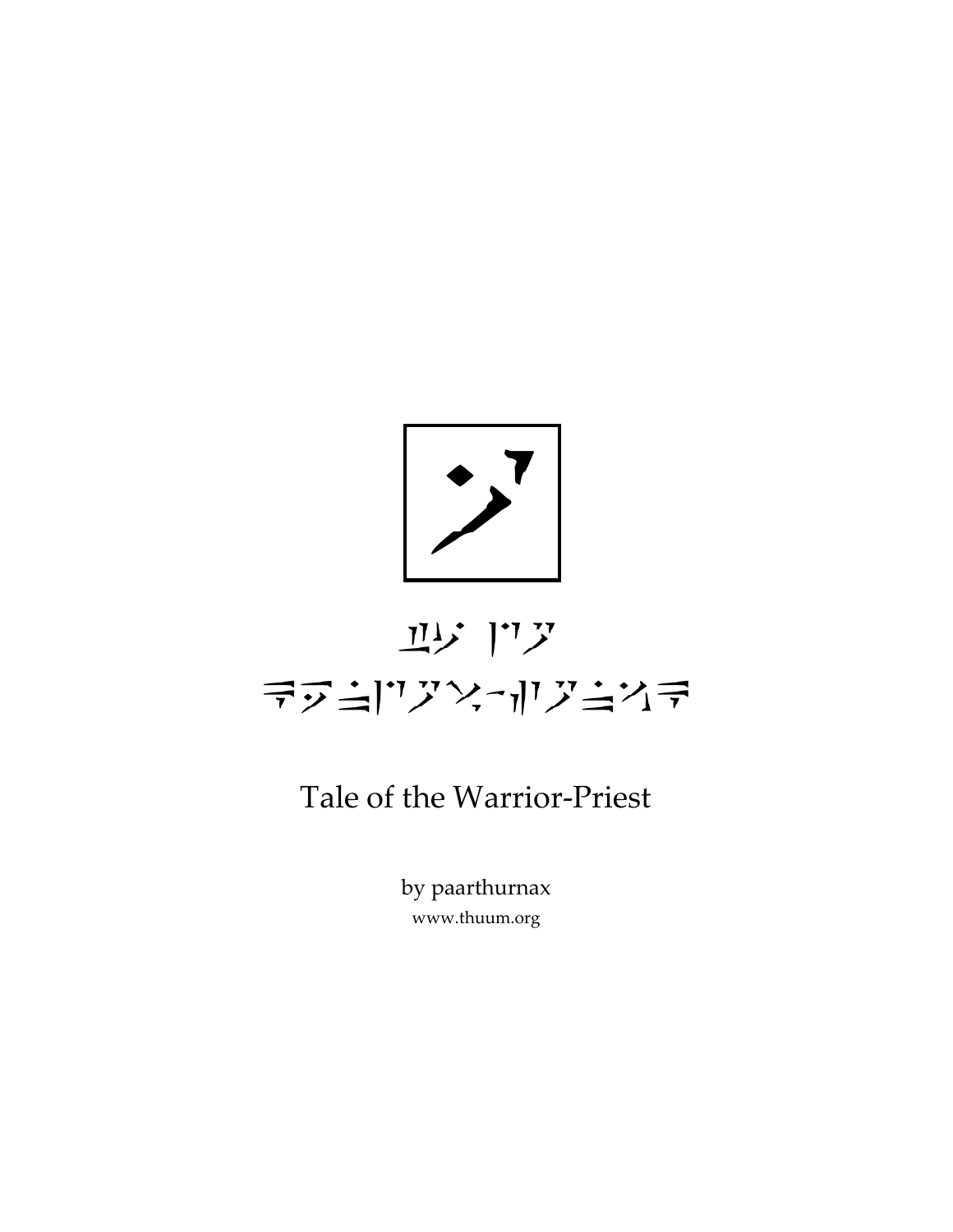# Tale of the Warrior-Priest

by Urag gro-Shub The College of Winterhold

Nordic history is littered with myths and heroes. I say "littered" because for the uninitiated historian, it is near impossible to separate the myths from the history. It's like trying to distill the components from a deadly poison, and depending on your sites of research, Nordic history may threaten to kill you just as often. Being master of the Arcanaeum at the College of Winterhold, I have some authority on the matter.

Our recent excavations of the ancient Nordic city of Saarthal (for which I am wholly unresponsible) have yielded a number things that are of some interest. This book deals with one of the few discoveries that hasn't tried to destroy Winterhold – a new Nordic myth (as if they needed another) written in the ancient language of dragons.

This myth is written in verse across 15 "dragonstones," or *dovahgolz*, that were discovered in a sealed chamber. It tells of two dragon priests, Nahlot and Krilot, one of whom pursues power for his own gain and the other who is ultimately sent to dispatch him. Guessing at dates in the Merethic Era is as useful as horns on a helmet, so I'll only say with some certainty that the myth was written sometime after Ysgramor's Return but before the Dragon War when the Dragon Cult was still a powerful influence on Nordic culture.

The story of Nahlot and Krilot mirrors that of two other dragon priests in Nordic myth, Vahlok and Miraak. I am doing further research to determine if these two tales emerged from the same historical figures or are only thematically connected. This myth also offers details on Atmoran life, though considering it was likely created when Atmora was only a distant memory, these details shouldn't be held as fact.

Since the dragon runes are etched into the stones rather than written in some ancient dye or ink, they're much better preserved than the dead Nords who were safekeeping them. The verses themselves follow a uniform rhythm and tend towards alliteration, though not consistently enough to be considered true alliterative verse. It is likely the myth originated as an oral tradition that grew over the ages until it was eventually set in stone. This accounts for the repetitive nature of the poem as a whole and the glimpses of rhyming that occasionally appear, as if someone along the way wanted to introduce rhymes to the poem but only marginally succeeded. Of interest is the fact that the poem's meter is identical to hypothesized meters for an ancient song mentioned in historian Giraud Gemaine's *Songs of Skyrim*. It may be one is derivative of the other, or the particular meter was common at the time. Without further examples I won't assume more than that.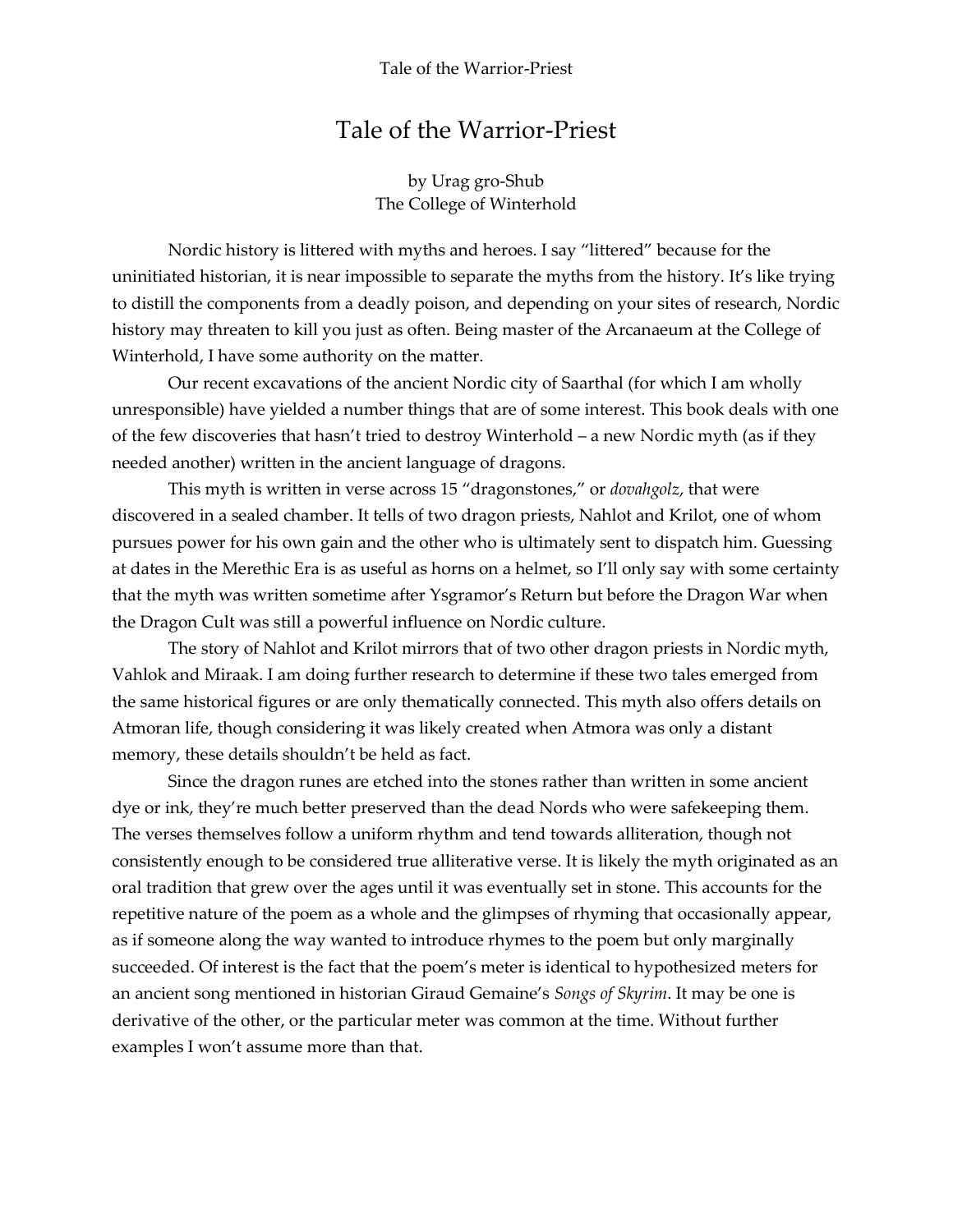I managed to wrangle translation assistance from the Dragonborn before they slipped off to Solstheim. With their inborn knowledge and my own resources, I was able to provide a complete translation.

There are three parts to this book – a diligent reproduction of the dragon runes, a transliteration into Cyrodiilic, and a final translation. My translation is literal – I'm no poet, so my aim was to preserve the meaning rather than the meter. If you happen to be learning the dragon language for yourself, I won't question why you want to learn a dead language. You may wish to read the runes first or the transliteration if the runes are above you, then compare your reading to the translation.

As any scholar must, be wary of possible transcription errors.

Author's Note: If you are looking for the matter regarding the Eye of Magnus, I'm not sure why you picked up a book titled *Tale of the Warrior-Priest*. Go find my commentary in *The Axle of Aurbis & Other Basic Concepts.*

$$
\mathcal{L} = \mathcal{L} = \mathcal{L} = \mathcal{L} = \mathcal{L} = \mathcal{L} = \mathcal{L} = \mathcal{L} = \mathcal{L} = \mathcal{L} = \mathcal{L} = \mathcal{L} = \mathcal{L} = \mathcal{L} = \mathcal{L} = \mathcal{L} = \mathcal{L} = \mathcal{L} = \mathcal{L} = \mathcal{L} = \mathcal{L} = \mathcal{L} = \mathcal{L} = \mathcal{L} = \mathcal{L} = \mathcal{L} = \mathcal{L} = \mathcal{L} = \mathcal{L} = \mathcal{L} = \mathcal{L} = \mathcal{L} = \mathcal{L} = \mathcal{L} = \mathcal{L} = \mathcal{L} = \mathcal{L} = \mathcal{L} = \mathcal{L} = \mathcal{L} = \mathcal{L} = \mathcal{L} = \mathcal{L} = \mathcal{L} = \mathcal{L} = \mathcal{L} = \mathcal{L} = \mathcal{L} = \mathcal{L} = \mathcal{L} = \mathcal{L} = \mathcal{L} = \mathcal{L} = \mathcal{L} = \mathcal{L} = \mathcal{L} = \mathcal{L} = \mathcal{L} = \mathcal{L} = \mathcal{L} = \mathcal{L} = \mathcal{L} = \mathcal{L} = \mathcal{L} = \mathcal{L} = \mathcal{L} = \mathcal{L} = \mathcal{L} = \mathcal{L} = \mathcal{L} = \mathcal{L} = \mathcal{L} = \mathcal{L} = \mathcal{L} = \mathcal{L} = \mathcal{L} = \mathcal{L} = \mathcal{L} = \mathcal{L} = \mathcal{L} = \mathcal{L} = \mathcal{L} = \mathcal{L} = \mathcal{L} = \mathcal{L} = \mathcal{L} = \mathcal{L} = \mathcal{L} = \mathcal{L} = \mathcal{L} = \mathcal{L} = \mathcal{L} = \mathcal{L} = \mathcal{L} = \mathcal{L} = \mathcal{L} = \mathcal{L} = \mathcal{L} = \mathcal{L} = \mathcal{L} = \mathcal{L} = \mathcal{L} = \mathcal{L} = \mathcal{L} = \mathcal{L} = \mathcal{L} = \mathcal{L} = \mathcal{L} = \mathcal{
$$

$$
\begin{array}{cccc}\n\overline{\nabla}\mathcal{F} &[\mathcal{V} \mathcal{N}] &[\mathcal{V} \mathcal{N}] &[\mathcal{V} \mathcal{N}] &[\mathcal{V} \mathcal{N}] &[\mathcal{V} \mathcal{N}] &[\mathcal{V} \mathcal{N}] &[\mathcal{V} \mathcal{N}] &[\mathcal{V} \mathcal{N}] &[\mathcal{N} \mathcal{N}] &[\mathcal{N} \mathcal{N}] &[\mathcal{N} \mathcal{N}] &[\mathcal{N} \mathcal{N}] &[\mathcal{N} \mathcal{N}] &[\mathcal{N} \mathcal{N}] &[\mathcal{N} \mathcal{N}] &[\mathcal{N} \mathcal{N}] &[\mathcal{N} \mathcal{N}] &[\mathcal{N} \mathcal{N}] &[\mathcal{N} \mathcal{N}] &[\mathcal{N} \mathcal{N}] &[\mathcal{N} \mathcal{N}] &[\mathcal{N} \mathcal{N}] &[\mathcal{N} \mathcal{N}] &[\mathcal{N} \mathcal{N}] &[\mathcal{N} \mathcal{N}] &[\mathcal{N} \mathcal{N}] &[\mathcal{N} \mathcal{N}] &[\mathcal{N} \mathcal{N}] &[\mathcal{N} \mathcal{N}] &[\mathcal{N} \mathcal{N}] &[\mathcal{N} \mathcal{N}] &[\mathcal{N} \mathcal{N}] &[\mathcal{N} \mathcal{N}] &[\mathcal{N} \mathcal{N}] &[\mathcal{N} \mathcal{N}] &[\mathcal{N} \mathcal{N}] &[\mathcal{N} \mathcal{N}] &[\mathcal{N} \mathcal{N}] &[\mathcal{N} \mathcal{N}] &[\mathcal{N} \mathcal{N}] &[\mathcal{N} \mathcal{N}] &[\mathcal{N} \mathcal{N}] &[\mathcal{N} \mathcal{N}] &[\mathcal{N} \mathcal{N}] &[\mathcal{N} \mathcal{N}] &[\mathcal{N} \mathcal{N}] &[\mathcal{N} \mathcal{N}] &[\mathcal{N} \mathcal{N}] &[\mathcal{N} \mathcal{N}] &
$$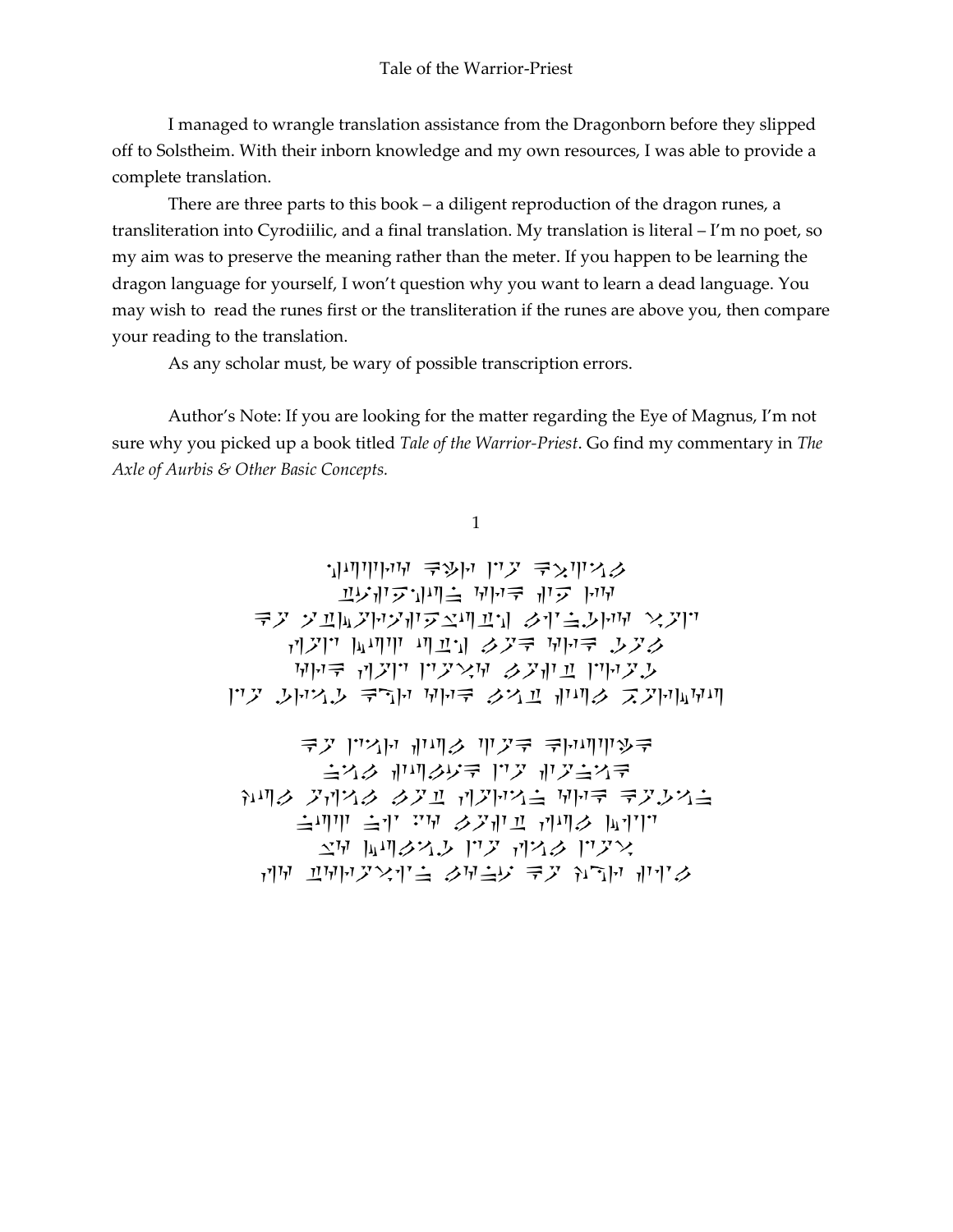**アク 쿠ジ**보 슬모クアユ ビレル ヹヹ 刊れる ドアン 切虫訳みるド 毎切みれみ ダク 凹ゆ ドダムスミ ムガセスミ スセダミミテ 回型世 슬푸 코푸를 가고가까? 그 그가 그리 피온 괴꾸를 쿠꺼끄스 온꾸고 巴통을 귀각층 ['꼬키피 못꼬모》를 즐각층 1'" 꼬꼬꼬 꼬모로 피끄를

言兄クヌユ 風ジリ ミヌク シリユ スヤヌ風 ニアク ベリエコ ストアド エアクースアクスニ デトルリリッテ テラニビダン ビス インピッサ ホンテトン ポリンジラ ショョー スヌ ベア シャリエナ 되고로 끄스럽기 만까지 고기로 소비끄러 꼬보기끄린 巴스트로도 들보스키고 오화로 모모로 교모

3

ミリリ コャズロア クヌヤユ ヌテ アヌ デザ れ言 定理言 アジュル ジンジテ ランシスミ マヌユコ ユコソリ ポリャフユ ソフクアル |'''デlム'イ-i 川-il'ノン|'' 〒トァリ'クジュ トジテ ジュユ 甲ンニ ジク ポジンシテ 교회 교회경쟁들교회교회사 회전을 교를 원교를 보면

ニンリ ソユルフトン クアポユ ニヤク トワマ ドワムコニ クク ニアクタエ 꾸슬 교회 부꾸들꾼로 꼬고로 교회경우로 온곳들끼슬 <u> 슬</u>포クアユ - クアポユ - 2NF - 2NF 17アン アジビ ジテ 瓦里み みジアユ ン軍甲屋 ジャン 끄기로 모르 끄고 가장 그리고 그 모르

 $\overline{2}$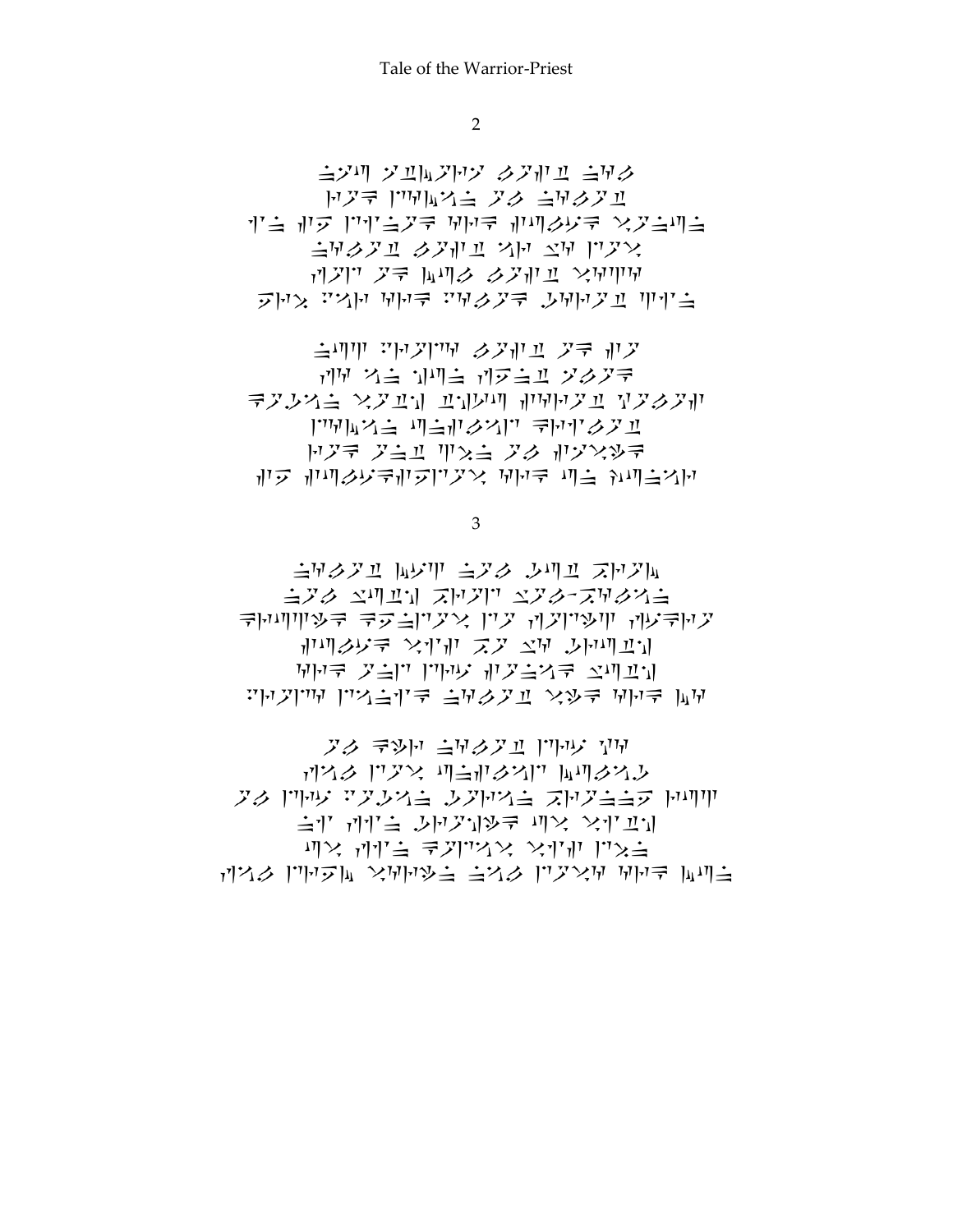**クリミントワ リポ 辛まみマンほプロ** 平ろ少ダク 切主 プロ属プログ 쿠모모 승규과 승규보고 코화를 크고 소비끄고 친구승코모리모크 끄꾸려 ヤグ로 꼬꼬려서는 못되면서는 괴포 피슬 되피슬하꼬 クヌ끄 끄판꼬슬 초모 ヤグンスコ 귀꾸는 クラス甲 부ク 귀꾸는 クメニ

슬씨 괴공슬고 귀각순 고통 코커피 관리슬 ドア ヹスク ドアン デスク テアド ぜまい ドリルスミ ラヤヤクヌエ ラヤヤミ ラテミビアン・ホアミステ ドジ プロジビ 瓦切みっ回歩量 みジ起卫 ヤジテ 즐거ራ 즐거슬목끼ራ 교거교 슬피 반드된 쿠피스 17포 끄러포포표꼬보보 모모쿠 코피슬~>>FFFP로 효포스스

5

*슬모증꾼과 공공증* 교모 받습 받莎 끄부글목격로 ['미'증꾼들 코폰 少끗끄고 거년 부끄 ヤヌ 관포 슬포ク소교 모모로 교포ク소를 シリリ ジテ アルヤラ ルジュルタ *들기소 즐기슬목비스 비* >즐 즐푸표거리 アルヤマ 瓦星 ガヤマンマイミ 甲クマ ンクマリン

ヤジテ クジポユ ジョソニ れニ クリョル シフユ 모모로 교모모기 수도 보다 보고 ヤテンジテ テクルスミ ミクク 瓦グワクテン 平言 슬포스꾼과 녹스코 고기가 모모로 고교교 △꼬 |">:≐ "쿠 !!'!'≒~♪고" 고"고 꼬모로 교모리스스터 지수는 어떻게 그 그만 보고 있다.

 $\overline{4}$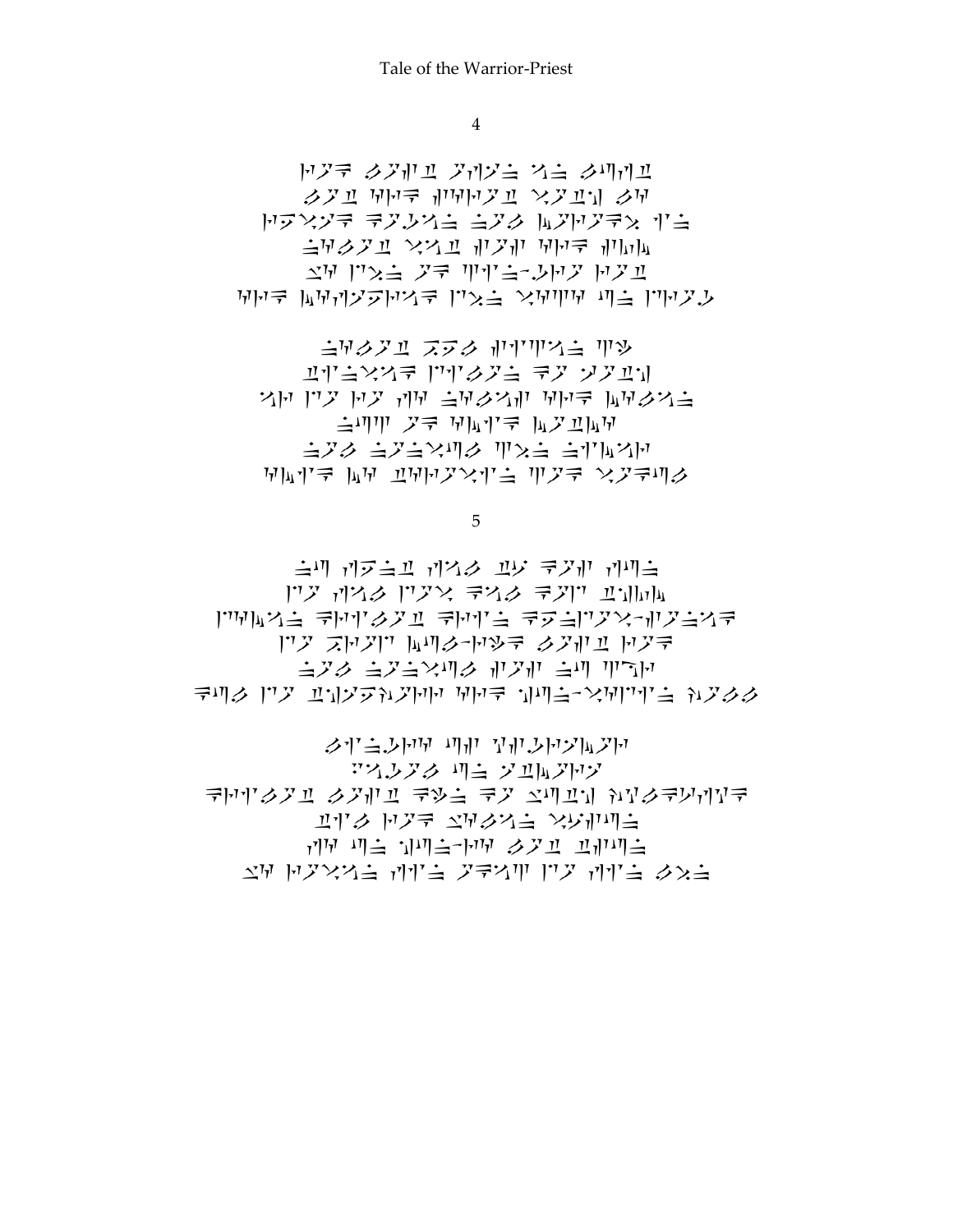||4.4]||リ スヌクヌン 모トロラ スヌクヌン >>>'W'실''">'로 소포 슬羽슬 ''보 쿠모모 クアユ クテレストロ ククポユ ンジャ ニアク テトワポスト 슬비비 ヤジ로 슬리 1">슬 로グライ슬 アトラ ポイニズミ ビトリン プロジミ 로보기보보고 로화된 부끄 수를 받기로 공기들에게 표비를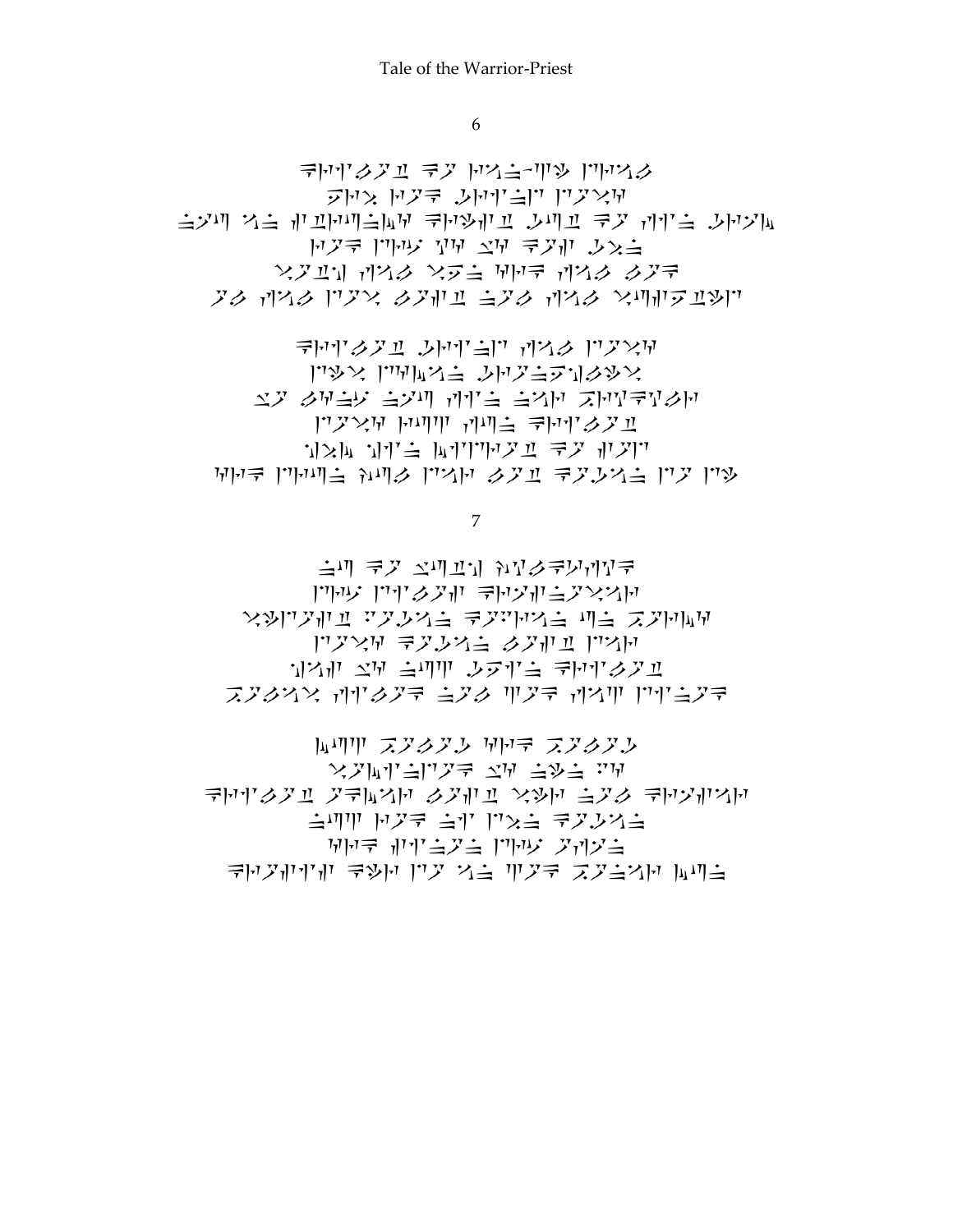ンプエコ ソリク 卍リクソラ グラ クリョユ トワラ ソクアラ ロック クリンサ 나보기 슬픈 소모 부끄러서 먹고도 슬프먼트 소모 기로 가먹'로 걸을 가게로 관계로 흘리고 끝먹습 쿠키 귀부를 되ろろ 부끄 ろ를 표박을 

공통을 즐면*증*꾼만 1만까지 즐린 끝만검을 괴기끄 코코거리슬끗목서프 스포목코크 괴포 부모들것로 경울교고 오경파를 꾼로 괴되므꾼들 言兄ろヌ丑 ラヌド ラヤンポスト ほずじ 瓦ろ屋 リロコミ ア屋 コンテプロジニ ヤアンスニ ヤテンジテ コヤニビリフ ドア アスク ヤニ

9

別回見 辺りる ラトリマクア ドトルブリ ラヌカリミ アスク ドヌン アルナテ 쿠코키미크꾼목식코 17세 꾼것끼로 친척코 쿠끗뛰어스 ヤジテ ヤジンスミ カザミ カジテヤジ 꼬꼬 꼬가!>>ㅋ 꼬느!'ㅋ!'> 꼬모코 교모들꾼들 교화를 조금 꼬꼬코 교프들군을 끌ろみ

〒トワヤ゙クグユ ドスク ジャジュティクジン 胆星クア クラントリ 모모로 ソカロ 한민국 기술은 '한민' 한국에 대한민국의 기관 고민들을 하다 コナ 瓦テアジテトステ クヌヤ ドワ 三川里 クヌ卍丑 瓦切ク 卍歹 尸沙 クリヨユ 瓦グ里 喜切 テトリマクヌユ アンマジテ アラコツィミアテ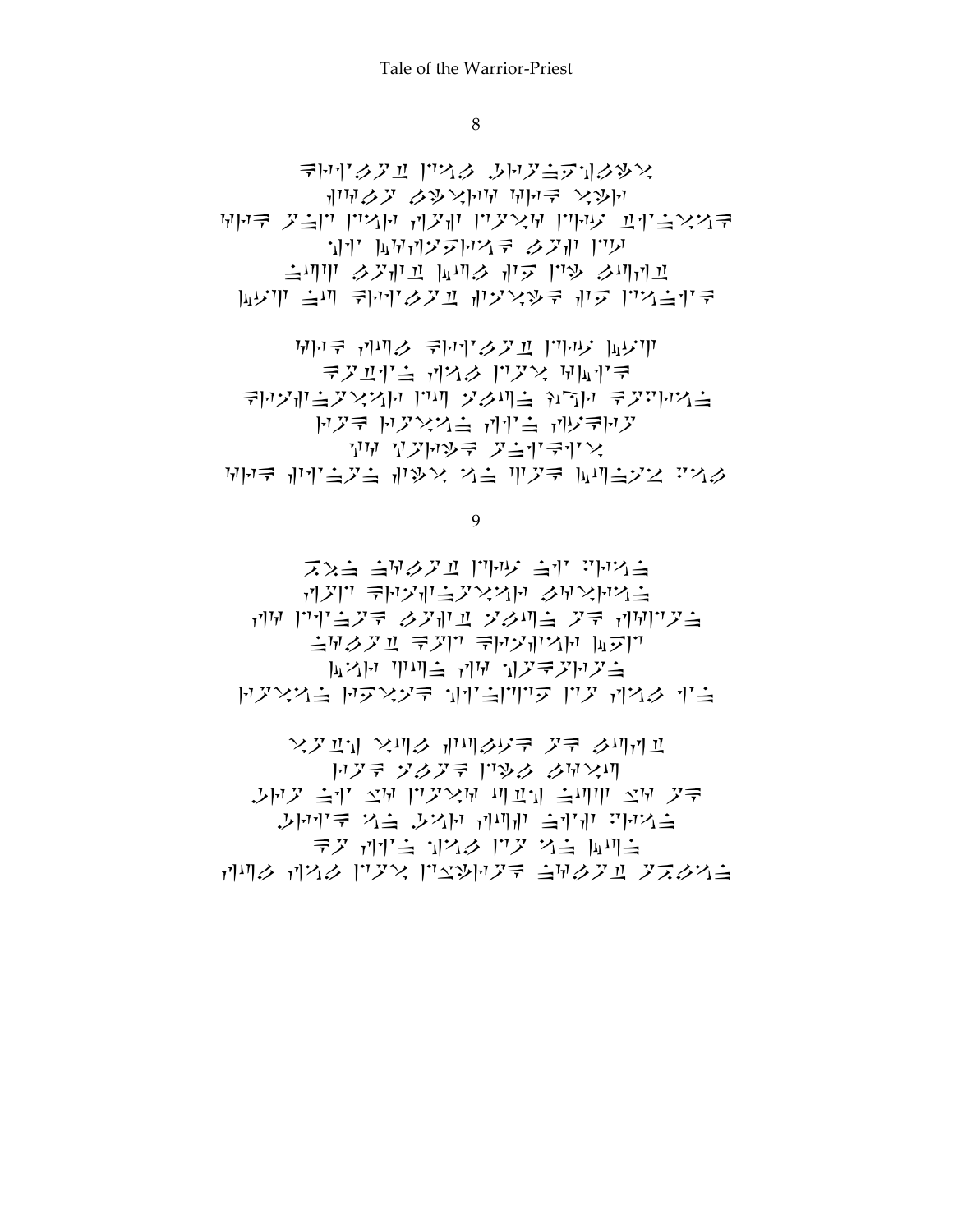*슬모스꾼프 승끗*卫고 반모쿠모≫ 쿠*키*모 ンジロア卍丑 ヨスク アテ ンタク 卍刀刀 ドリルスミ アプロシリードエジミ 甲リミ ドヌ ヌマ ストワロ 슬끼 ビリテンシ 모모로 ソフラリン ||47 アスク ポジポポテニジニン型ク 22기기기사는 クア世 巴马리로 코프들공꾼로 괴포 들었을

クリミントリ ドリルスミ ボラリニ 꼬꼬를 교회 보장수 꼬고로 교회 고프를 고모 기자 기자 그 그는 그리고 그 그는 그리고 있다. コン国 ラジ ヤジンシテ ヤジクジ世 ドク ドアン星 シャジニティンシン 言沙 ンキュロング 甲ン属 ブリ 星星マ ソテ せいせテンジン

11

主星クヌユ 四マ刃四マ マヌシオ胆 喜れる 旭괴교미술區교 ヤジ로 교ジャスミ ングエオ ワマ グラ ポリングママジ クリントワー エリン ジク テトリマクス 定位正 テニア世 쿠피스 17곳 꿋쿠 친희된 보호 관동교 꼬모로 교사!! '주거슬꼬'를 슬꼬즐거리 슬꼬즐거리기 것

シャアニテコクツン 卍ツン テトリンクユ 꼬보로 艺리키를 꾼로 공모부고 끄끄워. ランテニオト ィリビューンプラリン ドン ニアクタエ ングエナ ホワラリニ ラブ グラ ホスク ンジャ テトリンプユ 卍ジン 瓦リクスン 소모 포기교회를 그리고 민준회 괴모기가 모모를 괴로하다고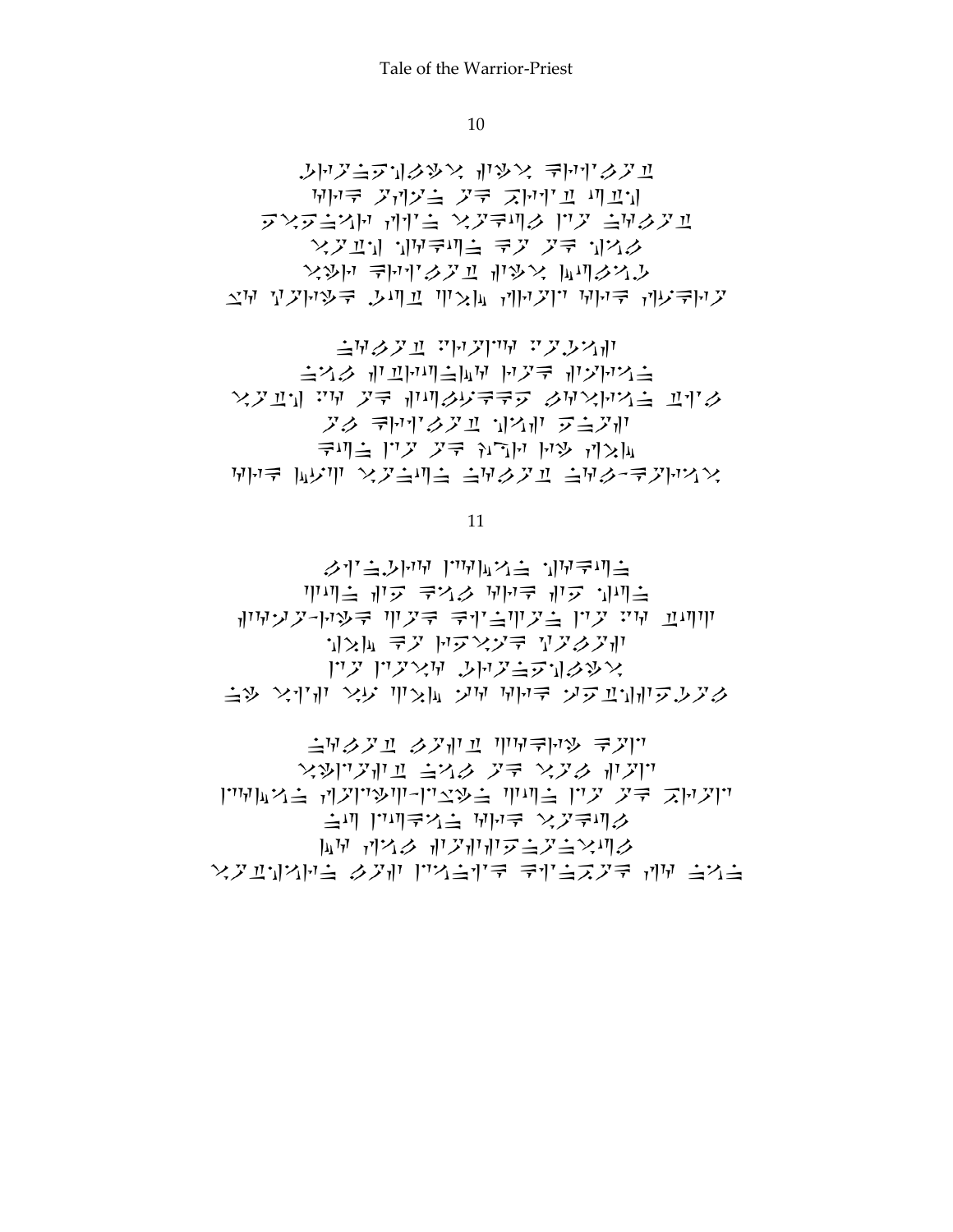$$
\mathbb{E}[\mathbb{E}[\mathbb{E}[\mathbb{E}[\mathbb{E}[\mathbb{E}[\mathbb{E}[\mathbb{E}[\mathbb{E}[\mathbb{E}[\mathbb{E}[\mathbb{E}[\mathbb{E}[\mathbb{E}[\mathbb{E}[\mathbb{E}[\mathbb{E}[\mathbb{E}[\mathbb{E}[\mathbb{E}[\mathbb{E}[\mathbb{E}[\mathbb{E}[\mathbb{E}[\mathbb{E}[\mathbb{E}[\mathbb{E}[\mathbb{E}[\mathbb{E}[\mathbb{E}[\mathbb{E}[\mathbb{E}[\mathbb{E}[\mathbb{E}[\mathbb{E}[\mathbb{E}[\mathbb{E}[\mathbb{E}[\mathbb{E}[\mathbb{E}[\mathbb{E}[\mathbb{E}[\mathbb{E}[\mathbb{E}[\mathbb{E}[\mathbb{E}[\mathbb{E}[\mathbb{E}[\mathbb{E}[\mathbb{E}[\mathbb{E}[\mathbb{E}[\mathbb{E}[\mathbb{E}[\mathbb{E}[\mathbb{E}[\mathbb{E}[\mathbb{E}[\mathbb{E}[\mathbb{E}[\mathbb{E}[\mathbb{E}[\mathbb{E}[\mathbb{E}[\mathbb{E}[\mathbb{E}[\mathbb{E}[\mathbb{E}[\mathbb{E}[\mathbb{E}[\mathbb{E}[\mathbb{E}[\mathbb{E}[\mathbb{E}[\mathbb{E}[\mathbb{E}[\mathbb{E}[\mathbb{E}[\mathbb{E}[\mathbb{E}[\mathbb{E}[\mathbb{E}[\mathbb{E}[\mathbb{E}[\mathbb{E}[\mathbb{E}[\mathbb{E}[\mathbb{E}[\mathbb{E}[\mathbb{E}[\mathbb{E}[\mathbb{E}[\mathbb{E}[\mathbb{E}[\mathbb{E}[\mathbb{E}[\mathbb{E}[\mathbb{E}[\mathbb{E}[\mathbb{E}[\mathbb{E}[\mathbb{E}[\mathbb{E}[\mathbb{E}[\mathbb{E}[\mathbb{E}[\mathbb{E}[\mathbb{E}[\mathbb{E}[\mathbb{E}[\mathbb{E}[\mathbb{E}[\mathbb{E}[\mathbb{E}[\mathbb{E}[\mathbb{E}[\mathbb{E}[\mathbb{E}[\mathbb{E}[\mathbb{E}[\mathbb{E}[\mathbb{E}[\mathbb{E}[\mathbb{E}[\mathbb{E}[\mathbb{E}[\mathbb{
$$

$$
|A'|^{2} = |A'|^{2} = |A'|^{2} = |A'|^{2} = |A'|^{2} = |A'|^{2} = |A'|^{2} = |A'|^{2} = |A'|^{2} = |A'|^{2} = |A'|^{2} = |A'|^{2} = |A'|^{2} = |A'|^{2} = |A'|^{2} = |A'|^{2} = |A'|^{2} = |A'|^{2} = |A'|^{2} = |A'|^{2} = |A'|^{2} = |A'|^{2} = |A'|^{2} = |A'|^{2} = |A'|^{2} = |A'|^{2} = |A'|^{2} = |A'|^{2} = |A'|^{2} = |A'|^{2} = |A'|^{2} = |A'|^{2} = |A'|^{2} = |A'|^{2} = |A'|^{2} = |A'|^{2} = |A'|^{2} = |A'|^{2} = |A'|^{2} = |A'|^{2} = |A'|^{2} = |A'|^{2} = |A'|^{2} = |A'|^{2} = |A'|^{2} = |A'|^{2} = |A'|^{2} = |A'|^{2} = |A'|^{2} = |A'|^{2} = |A'|^{2} = |A'|^{2} = |A'|^{2} = |A'|^{2} = |A'|^{2} = |A'|^{2} = |A'|^{2} = |A'|^{2} = |A'|^{2} = |A'|^{2} = |A'|^{2} = |A'|^{2} = |A'|^{2} = |A'|^{2} = |A'|^{2} = |A'|^{2} = |A'|^{2} = |A'|^{2} = |A'|^{2} = |A'|^{2} = |A'|^{2} = |A'|^{2} = |A'|^{2} = |A'|^{2} = |A'|^{2} = |A'|^{2} = |A'|^{2} = |A'|^{2} = |A'|^{2} = |A'|^{2} = |A'|^{2} = |A'|^{2} = |A'|^{2} = |A'|^{2} = |A'|^{2} = |A'|^{2} = |A'|^{2} = |A'|^{2} = |A'|^{2} = |A'|^{2} = |A'|^{2} = |A'|^{2} = |A'|^{2} = |A'|^{2} = |A'|^{2} = |A'|^{2} = |A'|^{2} = |A'|^{2} = |A'|^{2} = |A'|^{2} = |A'|^{2} = |A'|^{2} = |A'|^{2} = |A'|^{2} = |A'|^{2} = |A'|^{2} = |A'|^{2} = |A'|^{2} = |A'|
$$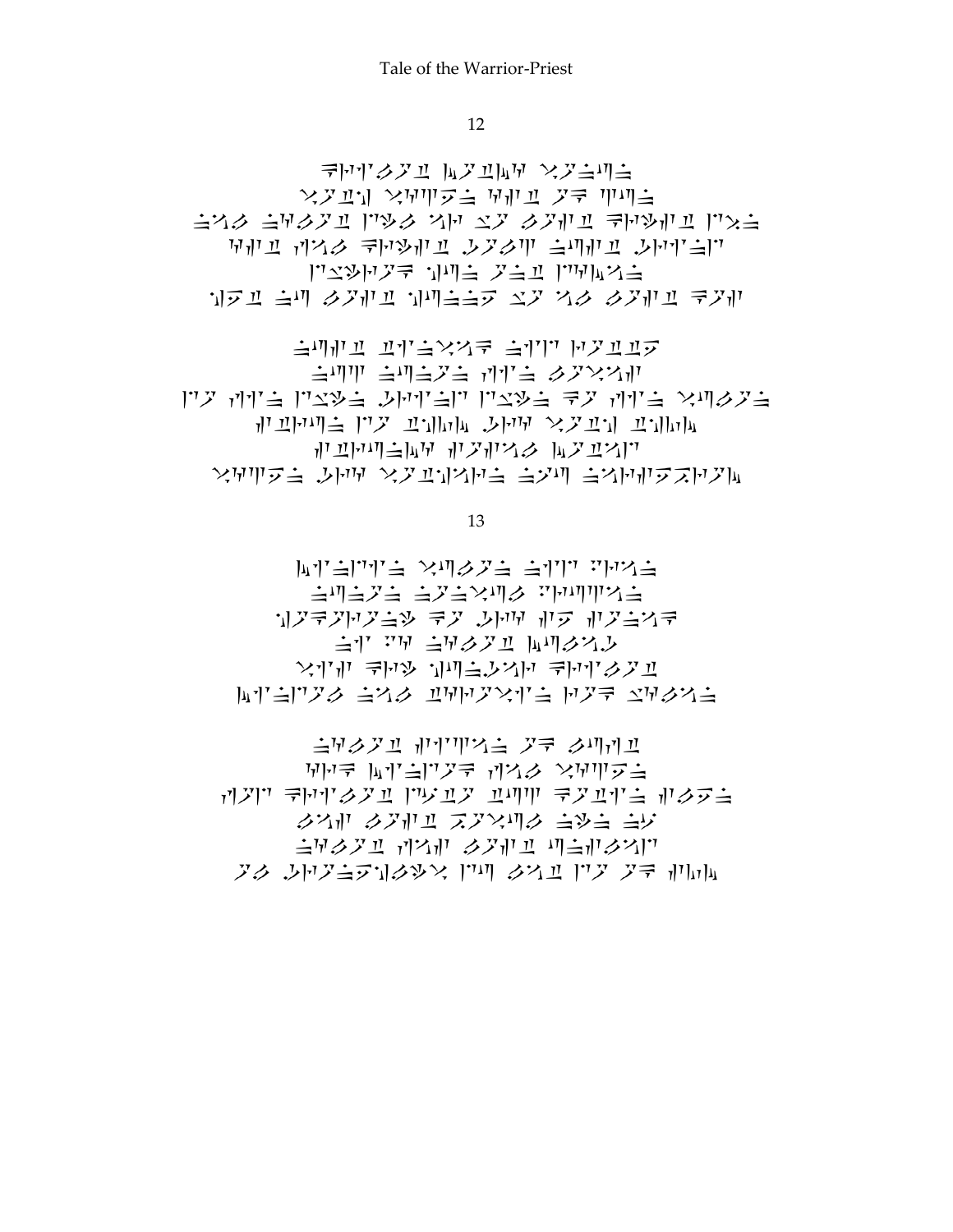アニド ドトリ ラトナンシュ クツントリ クグ スミ きうい ホリミルテロアン 교고민국들 슬끗증 증송을 슬픔만 슬푸즐스러고 로꾼 만할리 ミジミンリン ストジミ ドトラコ ドアルイミ ドント トヌエ テテニドヌン・アヌニンテ ||『トップアン・マック マン マジン エンジー マンディック

ング風化自己プロスコ ベアコンン デトリンクユ シアンジ ドスト クリョユ 제코코 ヤアンスム 귀가로먼가 스키게 코가민 코가모스가 괴포 그는 요리로 교보증 부모하고 준소를 ||21||コンプロ||アコン アプリ ランラ ポヌ 言切起 エ マヌ 平星 起切み戻れ ンタスタみスン

15

シャジニジュンジン 瓦グ里 テトゥリングユ 꼬모로 부꼬기 끄고 들었어도 보기도 모기고 テトアミントリ テトリンクス カリミ アルリテ アスクスミ ドストロ クリュロ エヌク 甲辰 アコンニ 키가 괴롭을 흘렸게 피꾸슬!?꼬코 꼬끼고 피字 1'??'슬꼬코

瓦포クスニ ドナマクジュ クアポユ シスト *主アク 三里クア*ユ ン切ク カプセン切刀 가모기 그것 아이가 나오 그는 그렇게 그런 아이가 있다. |"" 슬모스포프 스마리프 스포코 >< 포리미슬 <u>슬피빈 리포 슬</u>》 クアアユ ビリユア 들키고 코거리 교회를 크기 과민들 기민기파 고기울들기 기민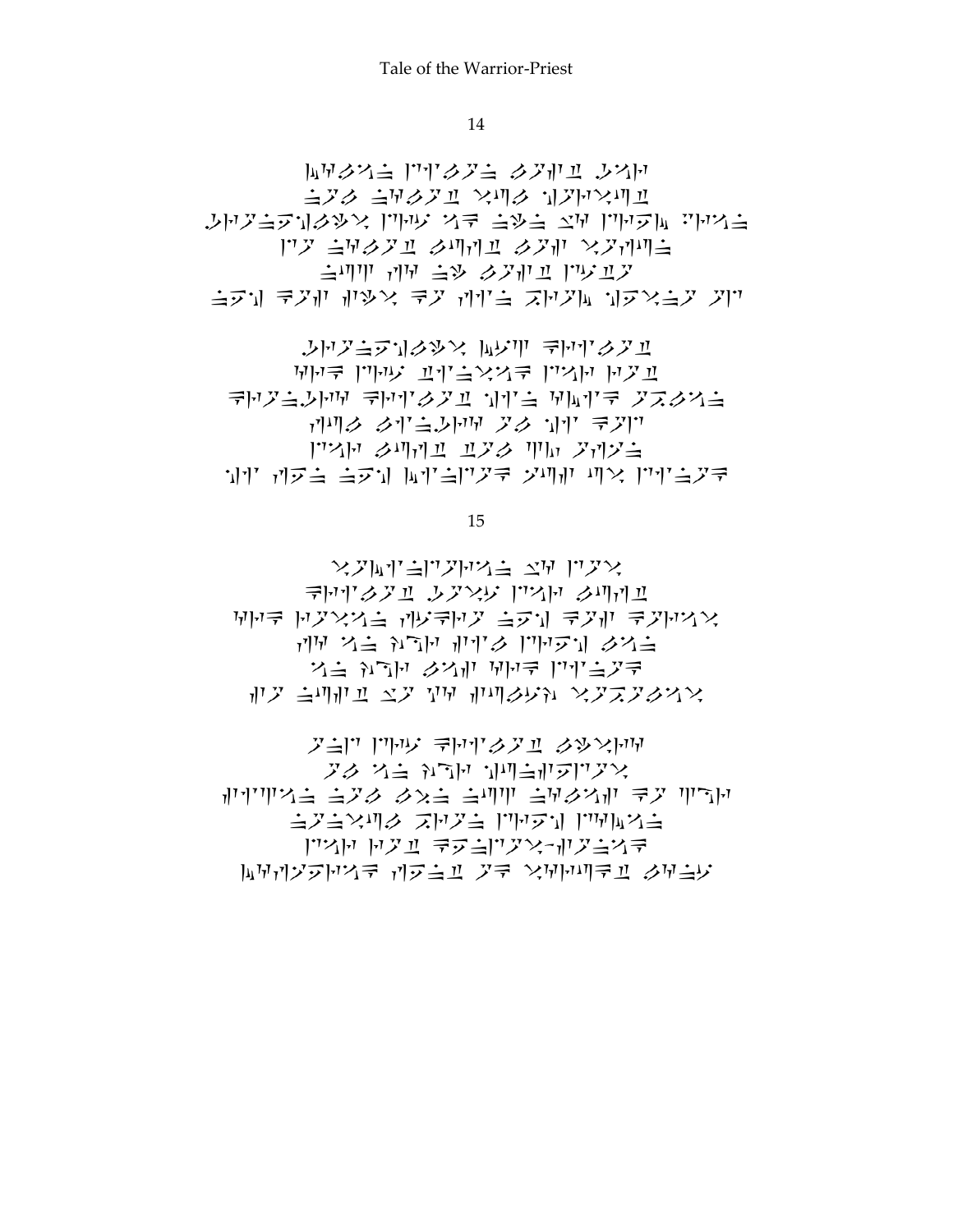## Tale of the Warrior-Priest

Following is a transliteration of the above. The dragon language doesn't have any native forms of punctuation or capitalization. I have taken the liberty of adding capitalization and some punctuation here for readability.

1

Huzrah kiir do Keizaal Teysehun ahrk se rah Ko Atmorasewuth lingrah vod Fod muz uth lok ahrk gol Ahrk fod Dovah lost drog Do graag koor ahrk laat sul bormahu.

Ko daar sul zok kruziik, Naal suleyk do sonaak, Jul ofaal lot foraan ahrk kogaan. Nuz ni pah lost ful mid Wah mulaag do faal Dov Fah tahrovin lahney ko joor sil.

2

Nau Atmora lost nahl Rok dahmaan ol Nahlot, In se dinok ahrk suleyk vonun. Nahlot lost aar wah Dov Fod ok mul lost vahzah Erei paar ahrk pahlok gahrot zin.

Nuz prodah lost ok so Fah aan hun fent alok Kogaan voth Thuru sahrot yolos. Dahmaan unslaad Krilot, Rok ont zein ol saviik Se Suleyksedov ahrk un Junaar.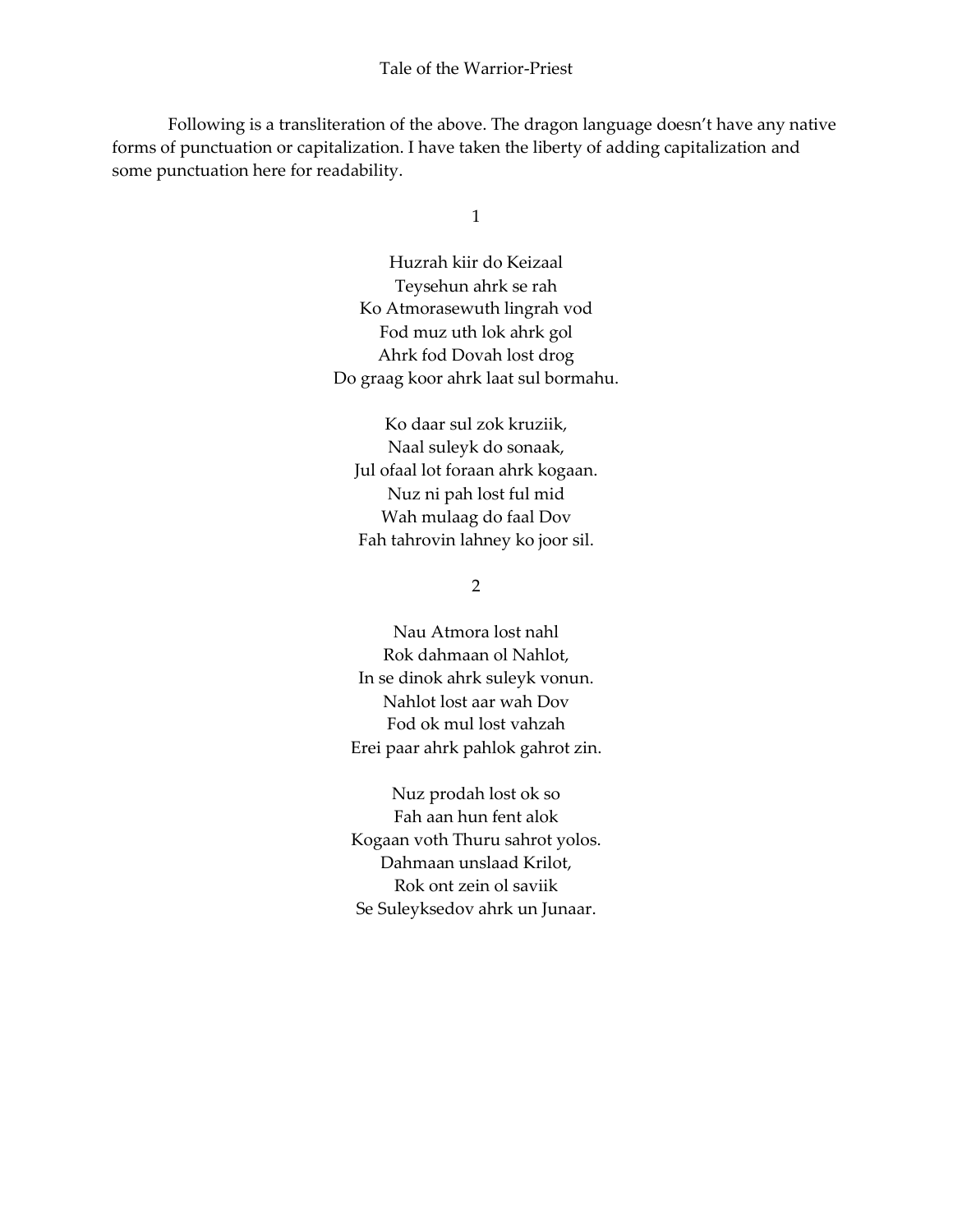Nahlot meyz nol gut brom Nol wuth Brod Wol-Bahlaan, Kruziik kendov do fodiiz feykro. Suleyk vis bo wah gruth Ahrk ond drey sonaak wuth Prodah daanik Nahlot viik ahrk mah.

Ol kiir Nahlot drey yah Faal Dov unslaad mulaag Ol drey pogaan goraan Bronne ruz. Ni fin grohiik uv vith Uv fin kodaav vis dein Faal Drem vahriin naal Dovah ahrk Mun.

4

Rok lost ofan aan Luft Lot ahrk sahrot voth lah, Revak kogaan nol morokei In. Nahlot vaat sos ahrk Su'um Wah dein ok zin-gro rot Ahrk mahfaeraak dein vahzah un Drog.

Nahlot bel sizaan zii, Tinvaak dilon ko qoth, Aar do ro fah nahlaas ahrk mahlaan. Nuz ok ahmik motmah Nol nonvul zein nimaar. Ahmik mah tahrovin zok vokul.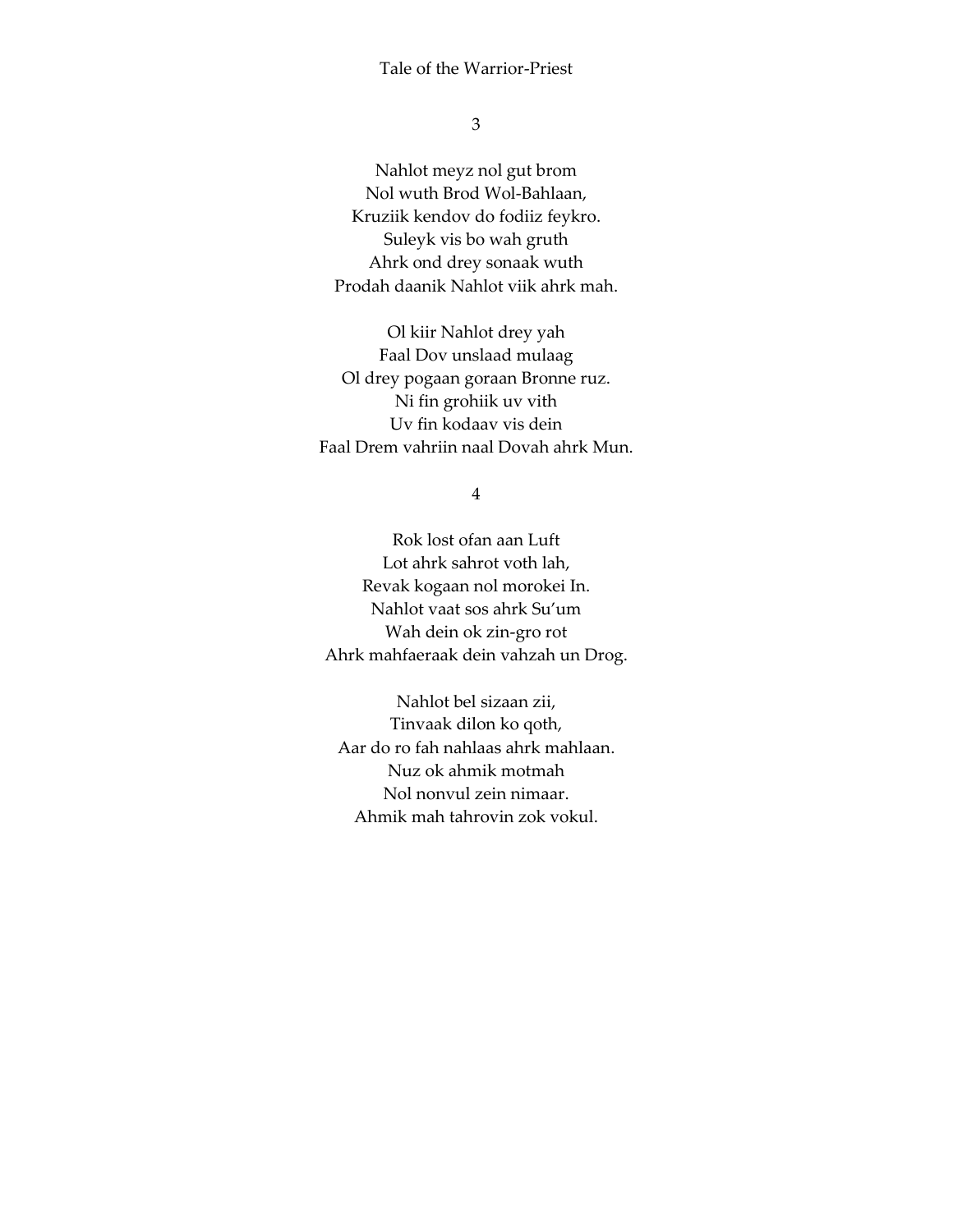Nu fent faal Tey kos fun Do faal Dov Kaal kod Thu'um Dahmaan Krilot krin Kendov-Sonaak. Do Brod Mul-Riik lost rok Nol nonvul sos nu zoor, Kul do Thaejorr ahrk hun-vahdin Joll.

Lingrah us Ysgramor Paagol un Atmora, Krilot lost kiin ko wuth Jylkurfyk. Til rok wahlaan veysun Fah un Hun-Rah, lot Tsun, Wah rovaan fin okaaz do fin lein.

6

Krilot ko raan-zii draal Erei rok grind Dovah Nau aan strunmah kriist gut ko fin gram. Rok drey yah wah kos gein Voth faal Ven ahrk faal Lok Ol faal Dov lost nol faal Vusetiid

Krilot grind faal Dovah, Diiv dahmaan Gronehliiv, Wo lahney nau fin naar Brykylr. Dovah ruz fun Krilot, "Heim hin midrot ko sod Ahrk drun jul daar lot kogaan do dii."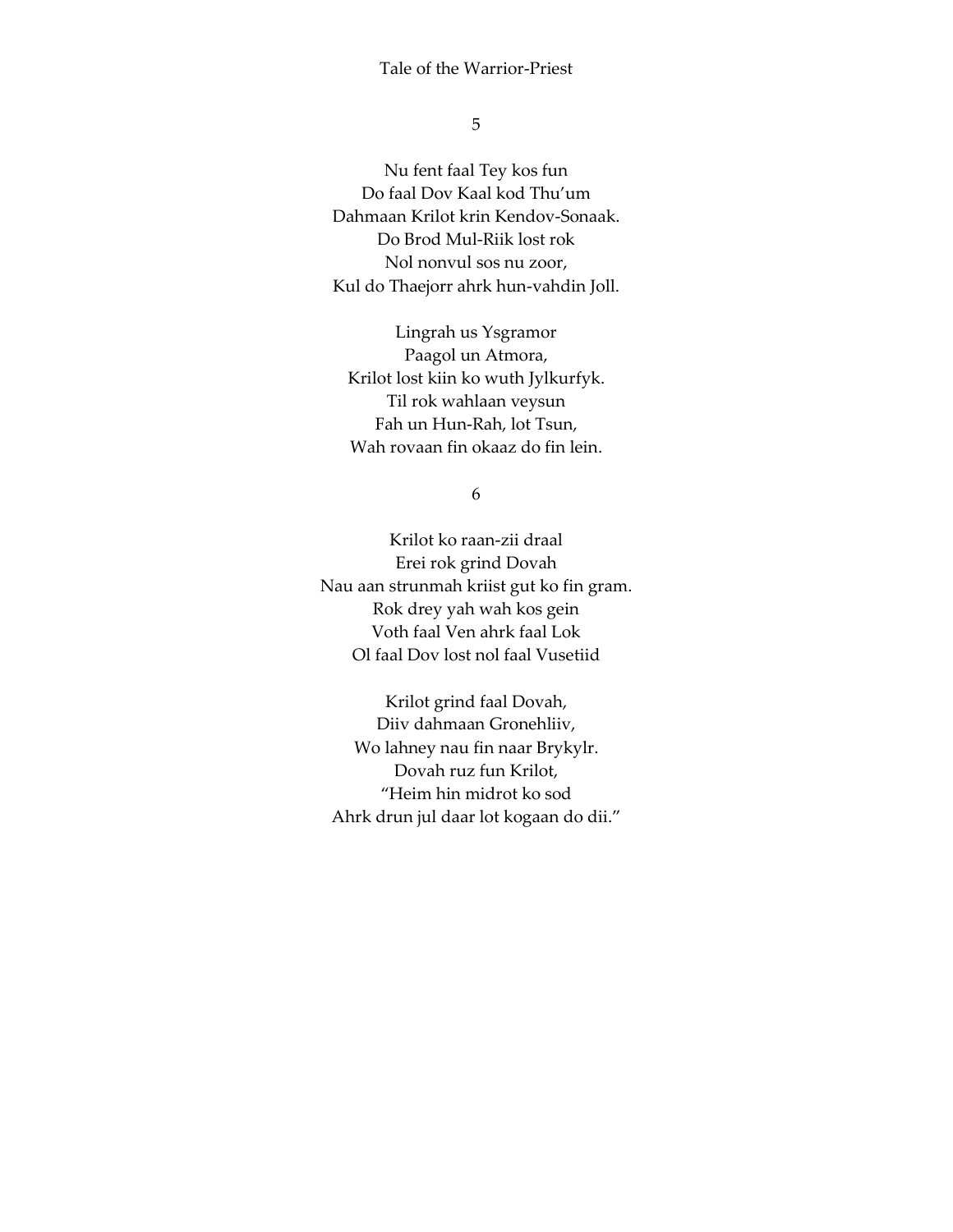Nu ko wuth Jylkurfyk Drey dilos krasnovaar Viidost pogaan kopraan un bormah. Dovah kogaan lost daar; Haas wah nuz gein Krilot Bolaav filok nol zok faaz dinok.

Muz bolog ahrk bolog. Vomindok wah niin pah, Krilot okmaar lost viir nol krasaar. Nuz rok ni dein kogaan Ahrk sinon drey ofan Krosis kiir do aan zok bonaar mun.

8

Krilot daal Gronehliiv, Sahlo, liivrah, ahrk viir, Ahrk ond daar fos Dovah drey tinvaak, "Hi mahfaeraak los dur Nuz lost mul se dii Luft. Meyz nu Krilot, saviik se daanik."

Ahrk ful Krilot drey meyz Kotin faal Dov ahmik. Krasnovaar du alun joor kopraan. Rok rovaan fin feykro Yah yoriik onikiv Ahrk sinon siiv aan zok munax paal.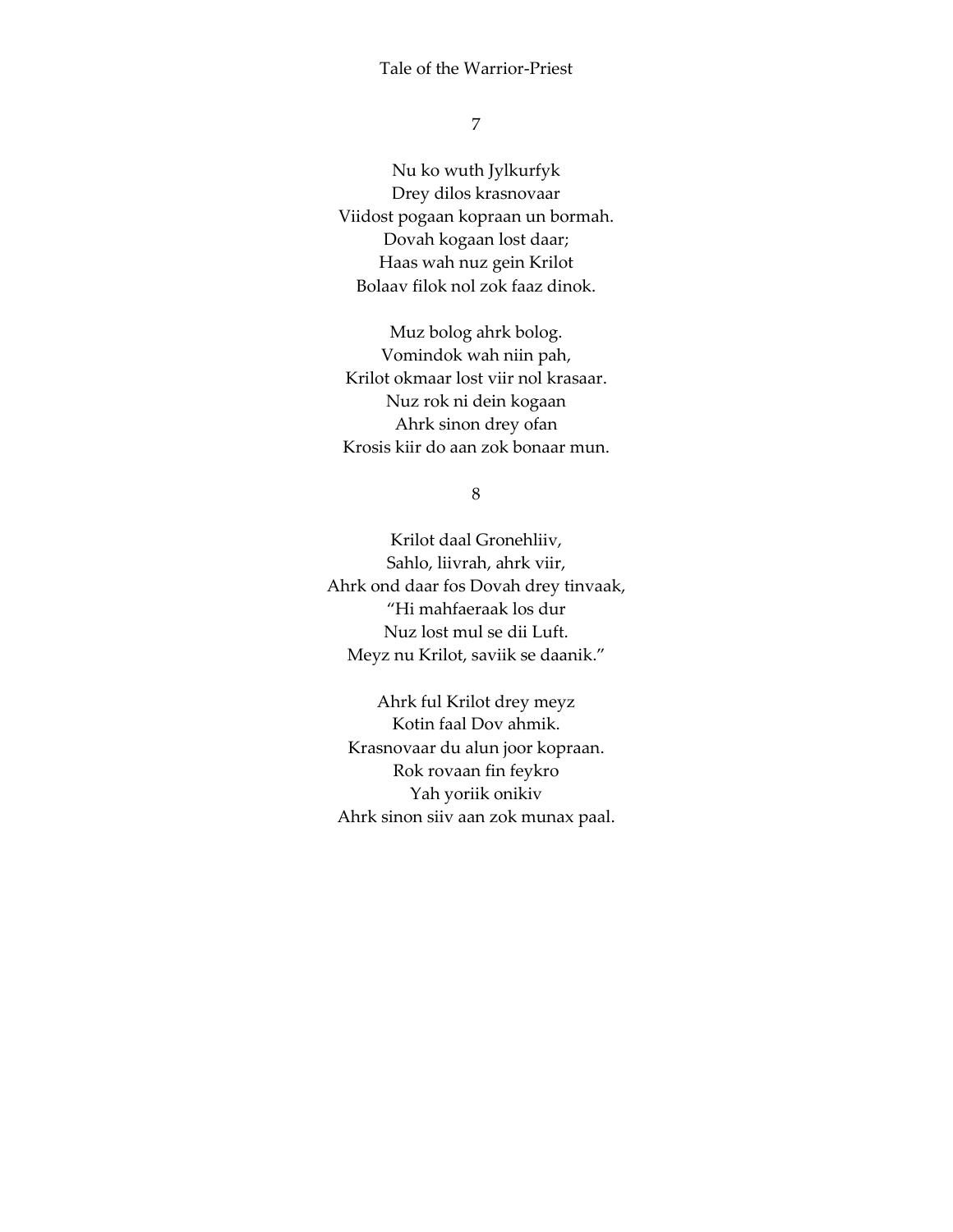Bein Nahlot drey ni praan Fod krasnovaar lahvraan, Fah dinok lost alun ok fahdon. Nahlot kod krasaar med Maar zun fah hokoron, Rovaan revak hindde do faal In.

Voth vul suleyk ok Luft, Rok alok diil lahvu Gro ni wah Dovah uth nuz wah ok. Grik aan gaar fus nis praan Ko fin haal do aan mun, Ful faal Dov dwiirok Nahlot oblaan.

#### 10

Gronehliiv siiv Krilot Ahrk ofan ok brit uth Evenaar fin vokul do Nahlot. Voth hahkun ko ok haal, Viir Krilot siiv mulaag Wah yoriik gut zeim frod ahrk feykro.

Nahlot prodah pogaas. Naal strunmah rok saraan Voth pah ok suleykke lahvraan til. Ol Krilot haas denos Kun do ok joor rii feim Ahrk meyz vonun Nahlot nahl-koraav.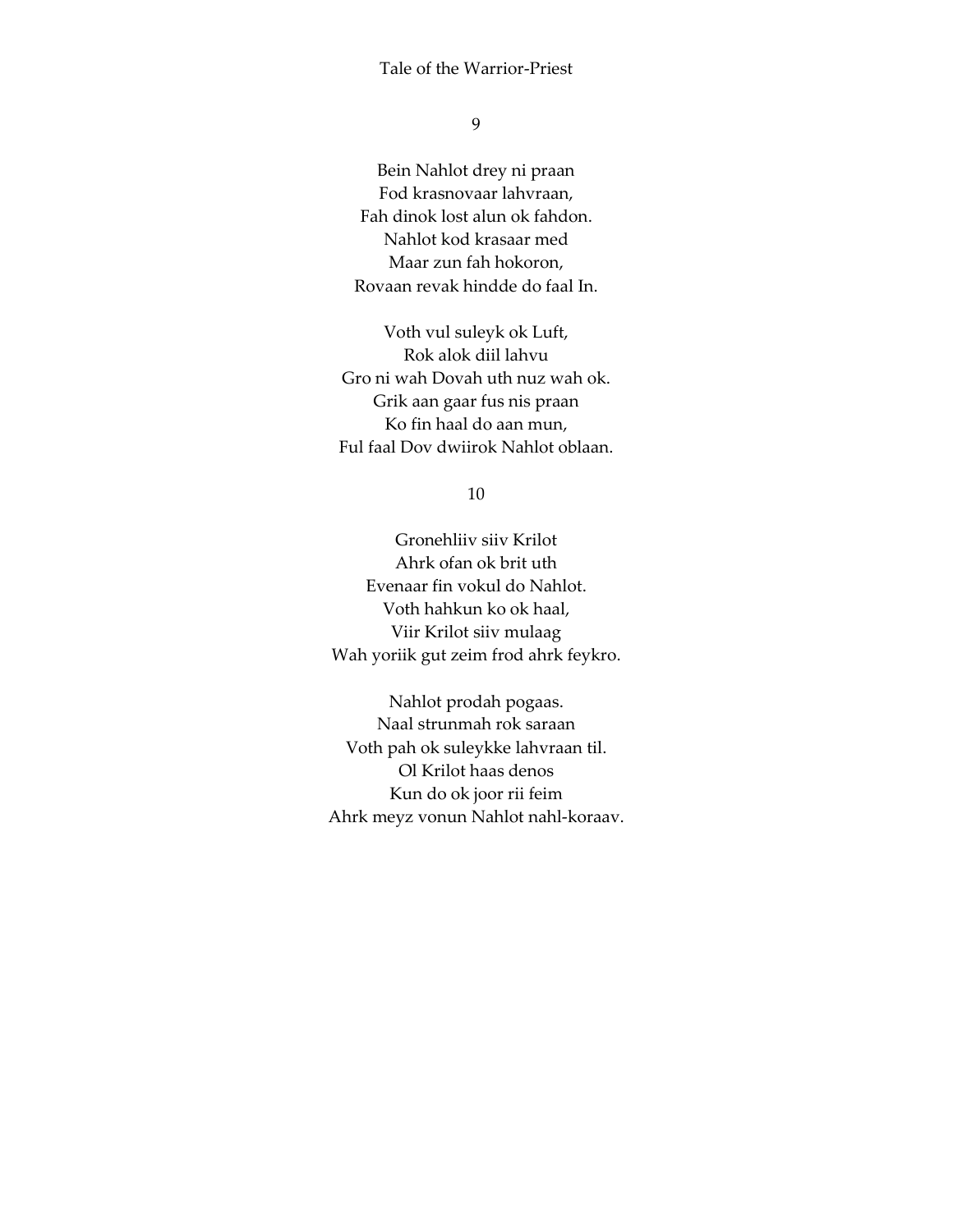Lingrah dahmaan Hahkun, Zun se kaal ahrk se hun, Sahqo-Riik zok kinzon do pah tuz. Heim ko revak yolos Do Dovah Gronehliiv, Nii vis vey zeim qah ahrk qethsegol.

Nahlot lost zahkrii kod Viidost naal ok vol sod, Dahmaan Fodiiz-Dwiin, zun do ok Brod. Nu dukaan ahrk vokul Mah faal Sossenonvul. Vothaarn los daanik kinbok fah naan.

### 12

Krilot motmah vonun Voth vahzen ahst ok zun Naal Nahlot diil aar wo lost kriist dein. Ahst faal Kriist Golz nust grind, Dwiirok hun ont dahmaan. Het nu lost hunne wo aal lost kos.

Nust ni zul joor rotte, Nuz nunon fin lovaas Do fin dwiin grind dwiin ko fin vulon. Strun do Thu'um grah voth Thu'um, Strunmah sosaal, motaad. Vahzen grah vothaarn nau Naarsebrom.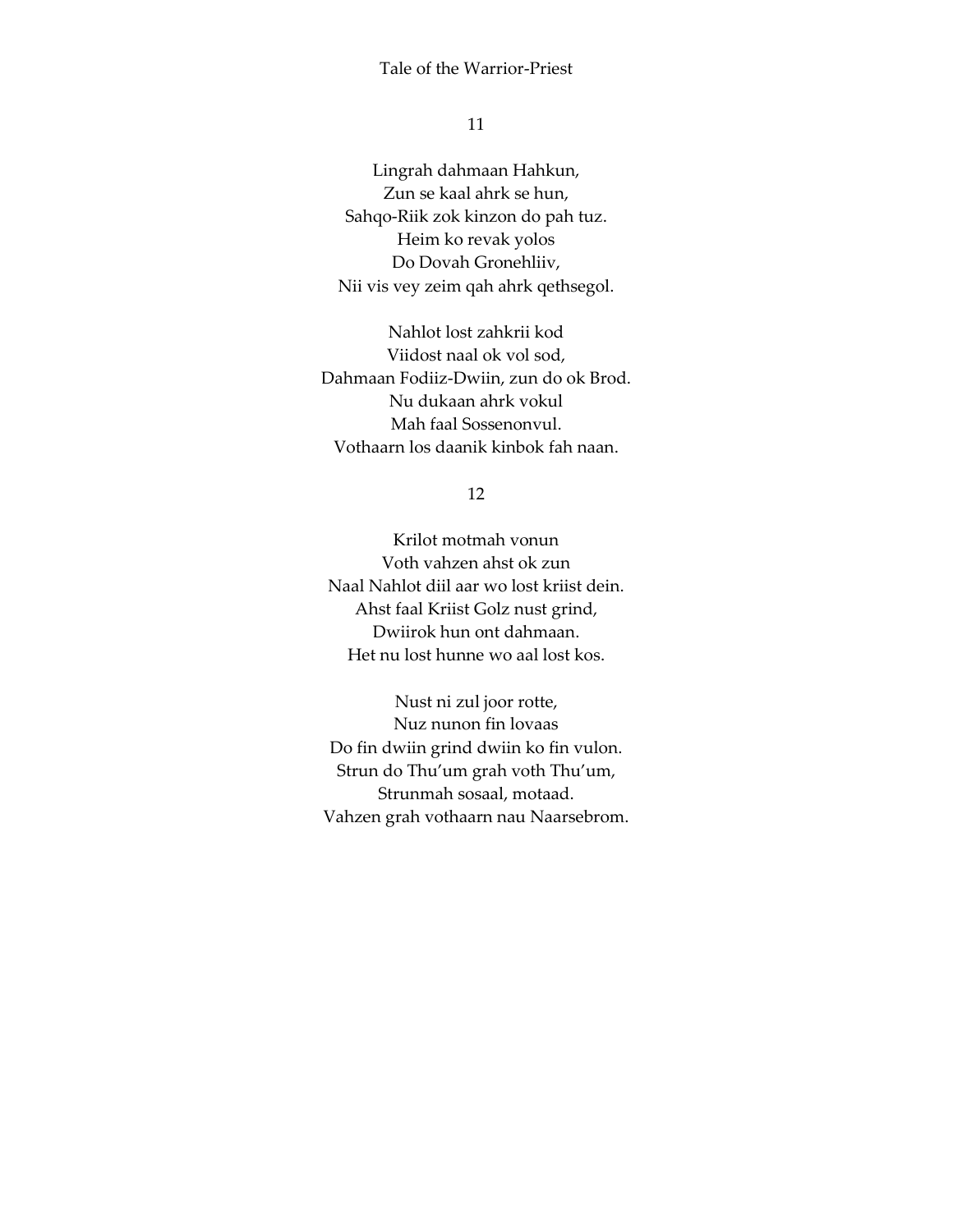Mindin vulon nid praan, Nunon nonvul pruzaan Hokoronii ko grah se sonaak. Ni pah Nahlot mulaag Vis krii hungaar Krilot Mindol naal tahrovin rok wahlaan.

Nahlot sizaan ok Luft Ahrk mindok faal vahzen Fod Krilot deyto tuz kotin slen. Laas lost bovul niin ney. Nahlot faas lost unslaad Ol Gronehliiv du laat do ok Su'um.

### 14

Mahlaan dilon lost gaar Nol Nahlot vul horvut Gronehliiv drey aak niin wah drem praan. Do Nahlot Luft vofun Nuz fah nii lost deyto, Neh kos siiv ko fin brom hevno od.

Gronehliiv meyz Krilot Ahrk drey tinvaak daar rot, "Krongrah Krilot, hin ahmik oblaan. Ful lingrah ol hi kod Daar Luft tol zu'u ofan, Hi fen neh mindok aus uv dinok."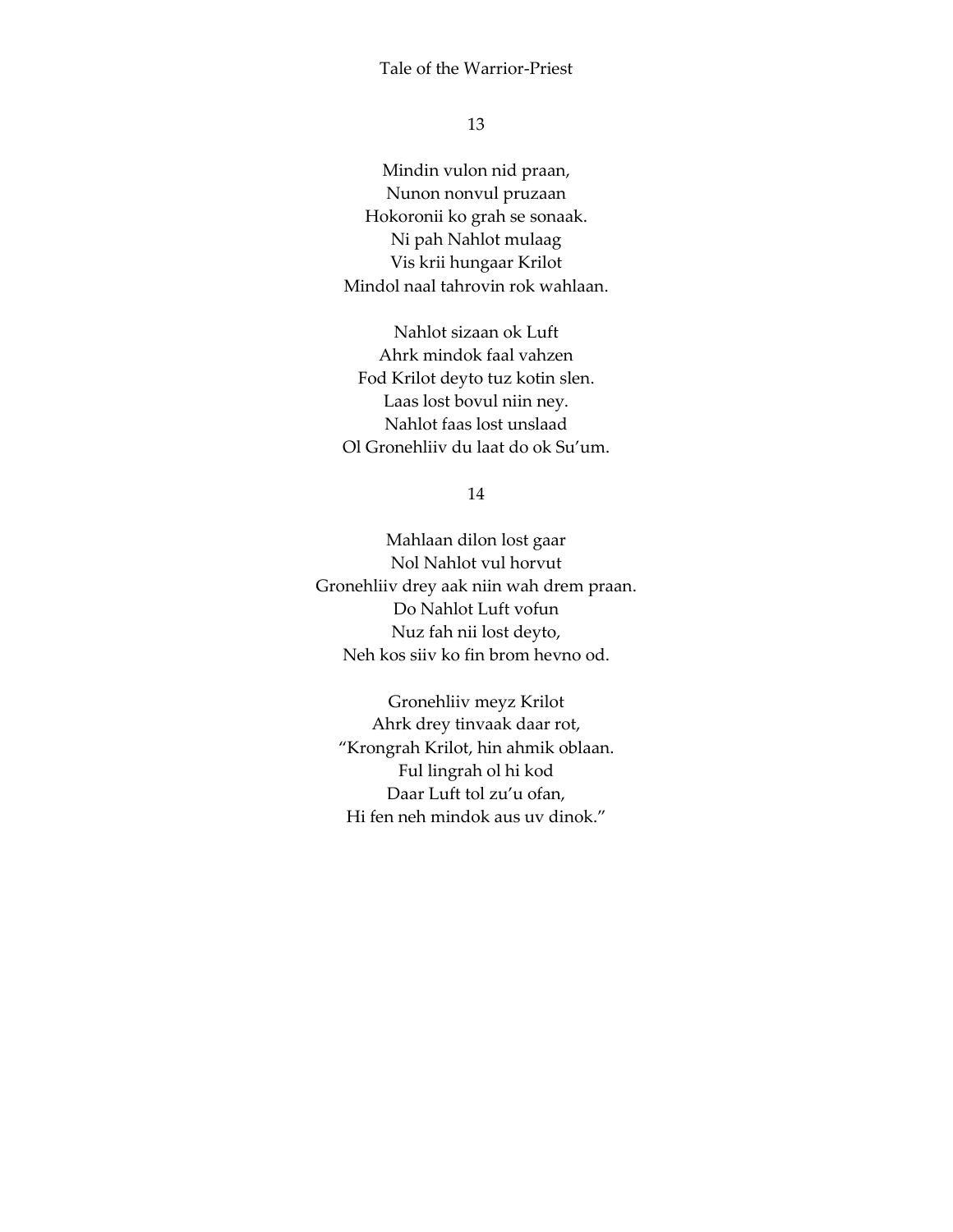Vomindoraan wah Dov, Krilot govey daar Luft Ahrk rovaan feykro neh kos koraav; Fah aan joor sil dreh laan Aan joor laas ahrk dinok. So nust wo yah suleyk vobolaav.

Ond drey Krilot liivrah Ol aan joor Hunsedov, Sizaan nol lein nuz nahlaas ko zoor. Nonvul Bron, dreh dahmaan Daar rot Kendov-Sonaak. Mahfaeraak fent ok vahrukt lahney.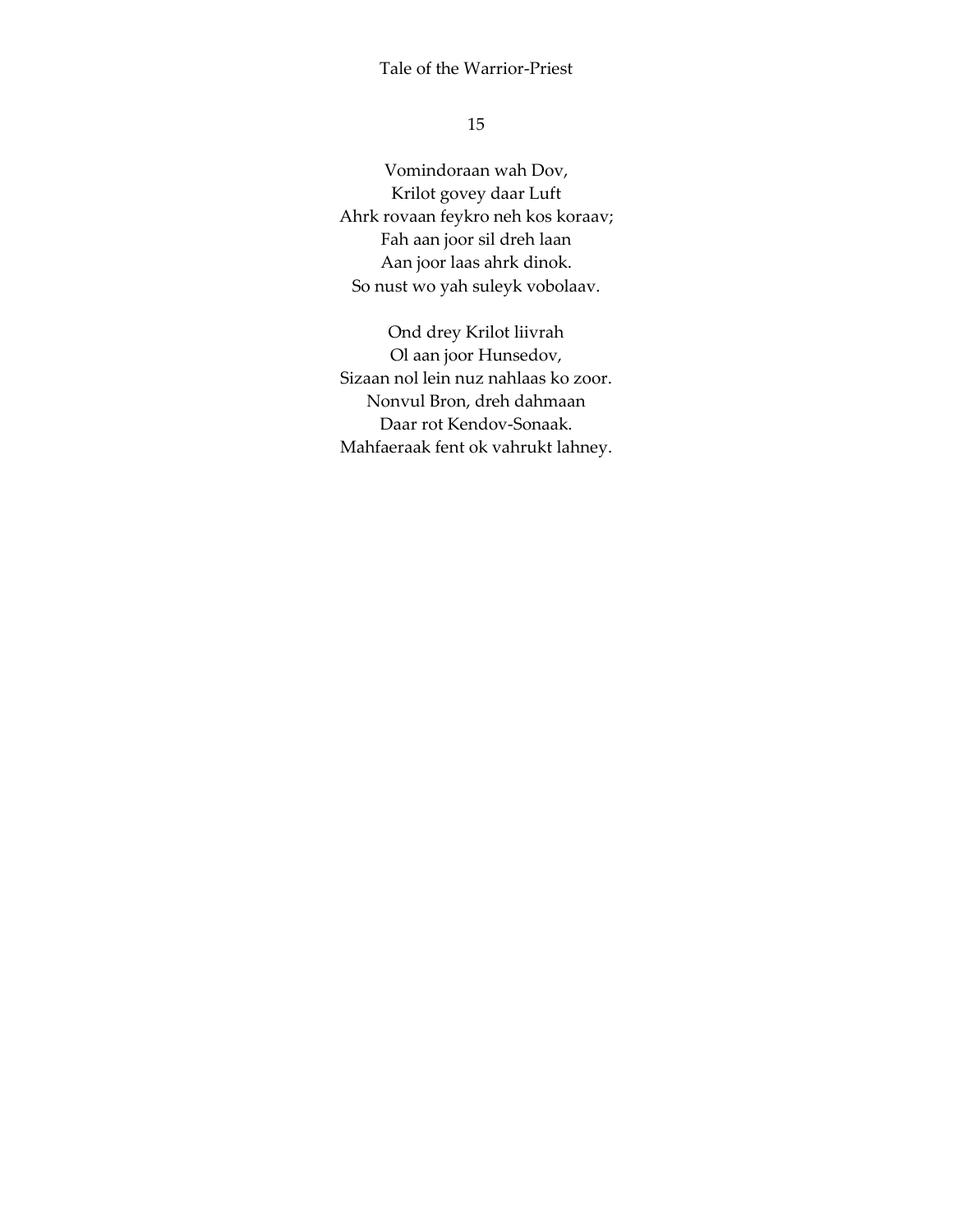## Tale of the Warrior-Priest

Finally, my translation (yes, with some assistance from the Dragonborn). The translation is mostly literal save for words required for Cyrodiilic comprehension that the dragon language seems to handily leave to context. Observe my footnotes regarding certain translations.

1

Hearken children of Skyrim To a tale of heroes and of gods In Atmora of old long ago. When men commanded sky and earth And when Dragons were Lords Of the green summers and the last days of our fathers.

In these days most ancient, By the power of the priests, Mankind received great fortune and blessings. But not all were so loyal To the strength of Dragonkind<sup>1</sup> For treachery lives in the mortal soul.

2

On Atmora was living He remembered as Nahlot<sup>2</sup>, Master of death and powers unseen. Nahlot was servant to Dragonkind When his strength was true, Until ambition and arrogance stole his honor.

But foretold was his sorrow For a hero should arise, Blessed with Our Overlords' mighty flame. Remembered eternally as Krilot<sup>3</sup>, He once worshiped as savior Of the dominion of Dragonkind and our Kingdom.

<sup>&</sup>lt;sup>1</sup> "Dov" means "dragonkind" or "the race of dragons." It is seen to be used with definite articles much like "The Nords" or "The Orsimer."

<sup>&</sup>lt;sup>2</sup> "Nahlot" is a priest's name that means "silence." I have left it untranslated to distinguish it as a name rather than a word.

 $3$  "Krilot" is a priest's name that means "valiant." I have left it untranslated to distinguish it as a name rather than a word.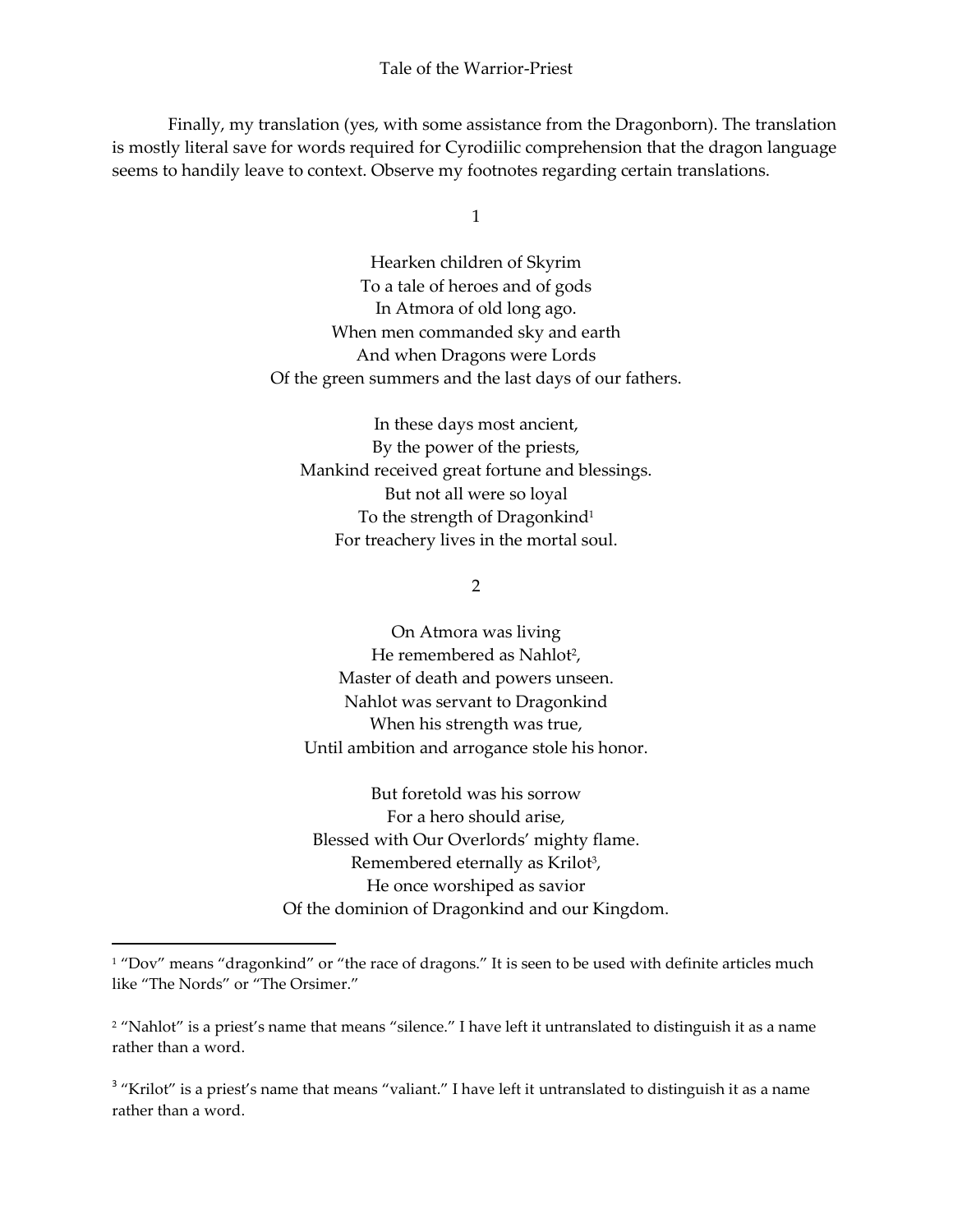Nahlot came from the far north, From old Clan Oak-Worthy, Ancient warriors of the hoar forest. Power can flow to betrayal And lo did the priests of old Foretell doomed Nahlot's defeat and fall.

As a child Nahlot did seek Dragonkind's eternal strength As did many young Nords then. Not the wolf nor the serpent Nor the bear could keep The Peace sworn by Dragon and Man.

4

He was given a Face<sup>4</sup> Great and mighty with magicka, Sacred blessing from the glorious Masters. Nahlot swore blood and Breath To keep his honor-bound word And forever keep true to our Lords.

Nahlot summoned lost spirits, Spoke to the dead in the tombs, Servant of balance for the living and the fallen. But his service slipped From noble worship itself. His service fell to treachery most evil.

<sup>4</sup> The Dragonborn assured me that "Luft" means "face." Here I believe it is being used metaphorically to refer to a dragon priest's mask. It reinforces the binding connection between a priest and his mask – that it is very much a part of himself.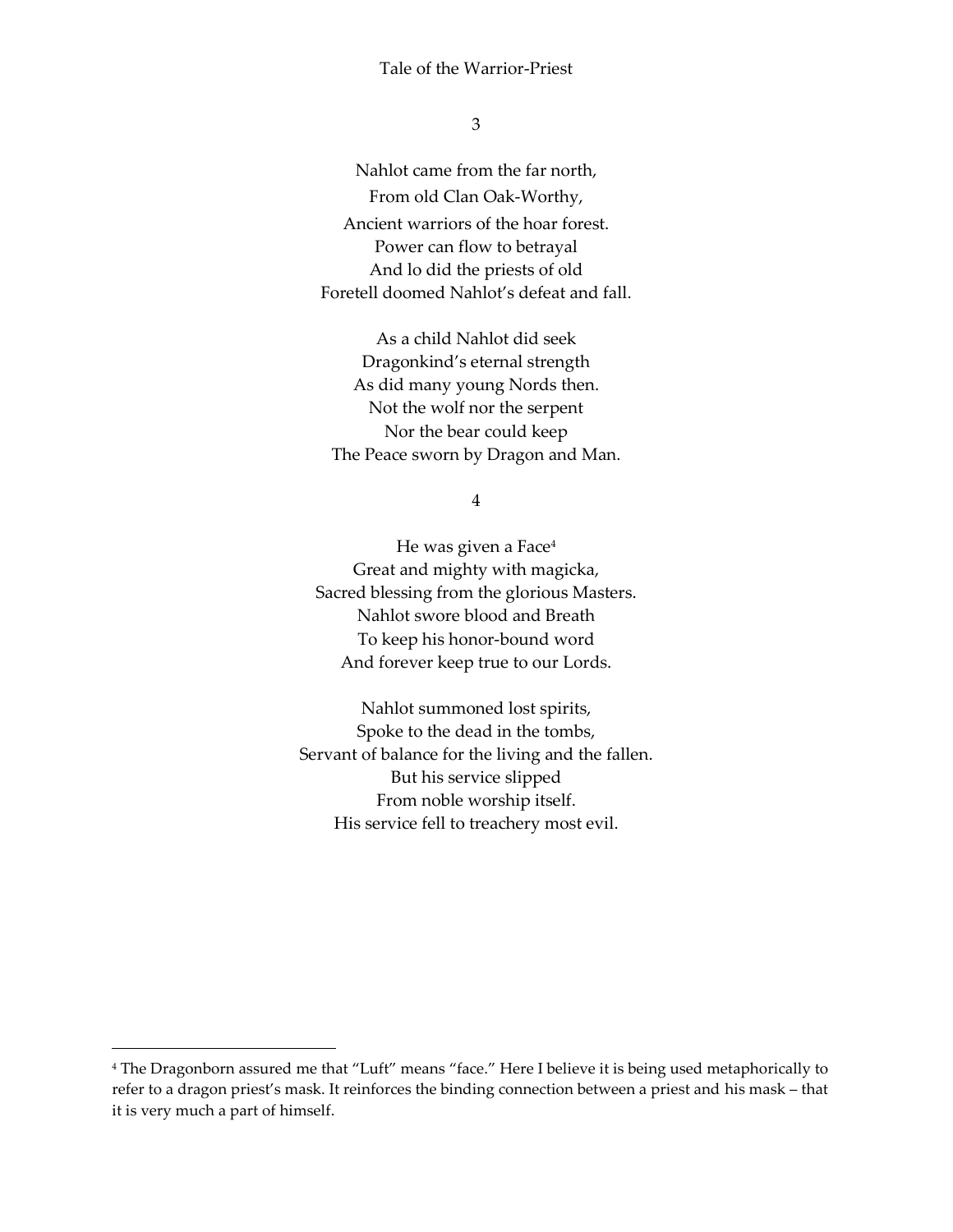Now shall the Tale be told Of Dragonkind's Champion wielding the Thu'um<sup>5</sup>, remembered Krilot, courageous Warrior-Priest. Of Clan Strong-Gale was he, From noble blood now legend, Son of Thaejorr and the hero-maiden Joll.

> Long before Ysgramor Walked our Atmora, Krilot was born in Jylkurfyk. There he built ships For our Hero-God, the great Tsun, To wander the seas of the world.

> > 6

Krilot prayed to the animal-spirits Until he met a Dragon On a mountain standing high on the clouds. He did seek to be one With the Wind and the Sky As Dragonkind was from the Dawn of Time.

Krilot met the Dragon, The Wyrm remembered as Gronehliiv $\phi$ , Who lived on the peak of Brykylr. The Dragon then told Krilot, "Forge your loyalty in deed And bring mankind this great blessing of mine."

<sup>5</sup> "Thu'um" could be translated as "The Voice" or "The Storm-Voice." Since "Thu'um" is in the vernacular of any scholar worth his or her salt, I have left it untranslated to embody its truest meaning.

 $^6$  The dragon Gronehliiv's name means "bound never wither." I can find no other records of a "Gronehliiv" ever living. It took some persuasion, but the Dragonborn's summoning Shout of this dragon yielded no results either. Suffice to say it never lived or lives no longer.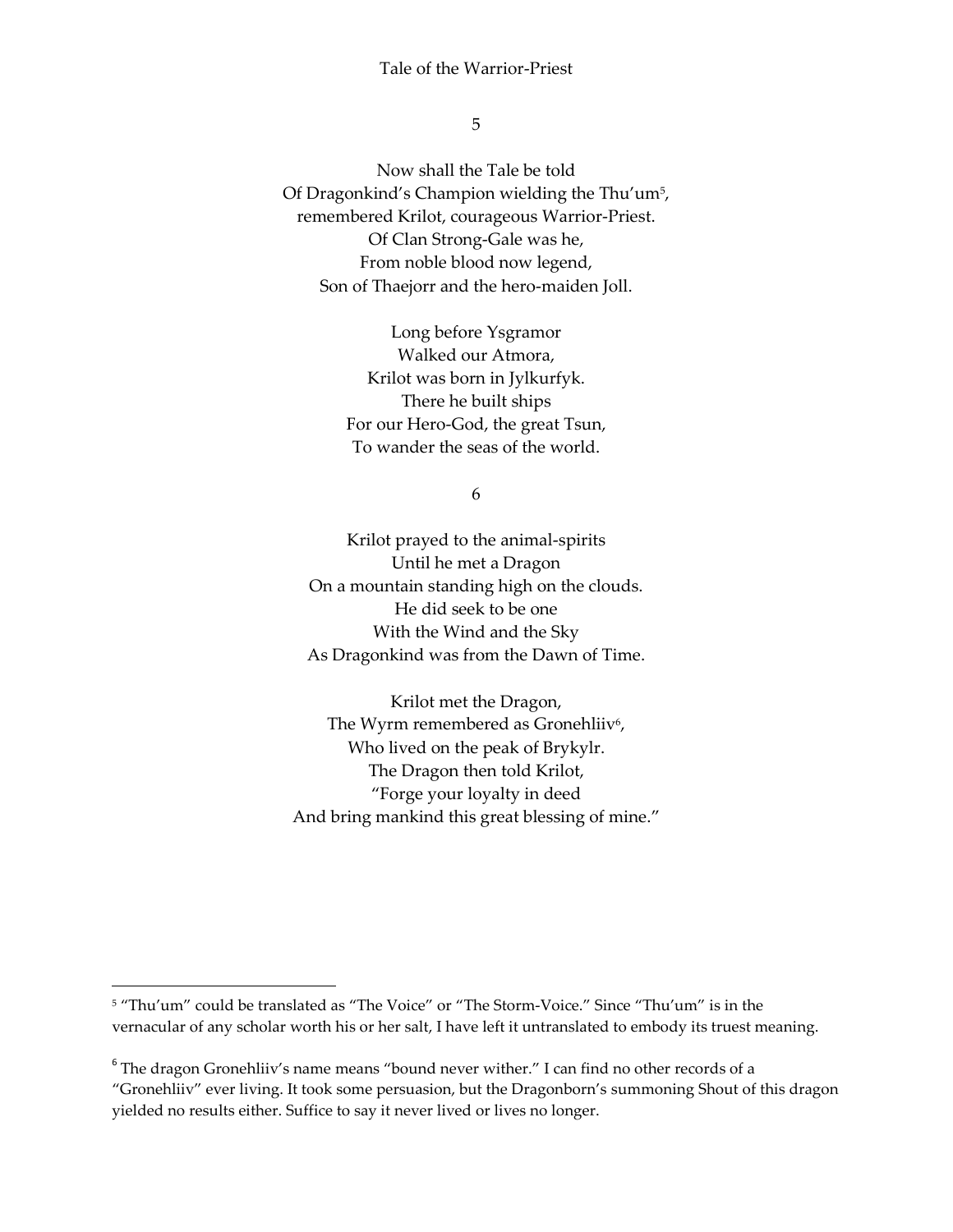Now in old Jylkurfyk Did a deadly disease Poison many bodies of our fathers. The Dragon's blessing was this; Health to but one Krilot Granted escape from a most painful death.

Men begged and begged. Unknown to them all, Krilot himself<sup>7</sup> was dying from the sickness. But he did not keep this blessing And instead did give it To the sorrowful child of a most humble man.

8

Krilot returned to Gronehliiv, Weak, withering, and dying, And lo this is what the Dragon did speak, "You forever are cursed But have the strength of my Face. Become now Krilot<sup>s</sup>, savior of the doomed."

And so Krilot did come Into Dragonkind's service. Disease devoured his ever mortal body. He wandered the forests, Seeking the march of enlightenment, And instead found a most cruel foe.

 $7$  "Okmaar" is the word used here. It has no verifiable translation, but based on the known word "Nimaar," "itself," and the context in which it is used, I have determined that "himself" is the most likely translation.

 $^8$  Paradoxically, Krilot is referred to by this name even before he is given the "Face" and the name that comes with it. It may be that any other name he once had is forgotten. I will briefly mention that, as dragons share a special relationship with Time, a dragon priest's name might be "overwritten" through all of history once he or she acquires it. I mention this only – I don't want to give it more credibility than it deserves.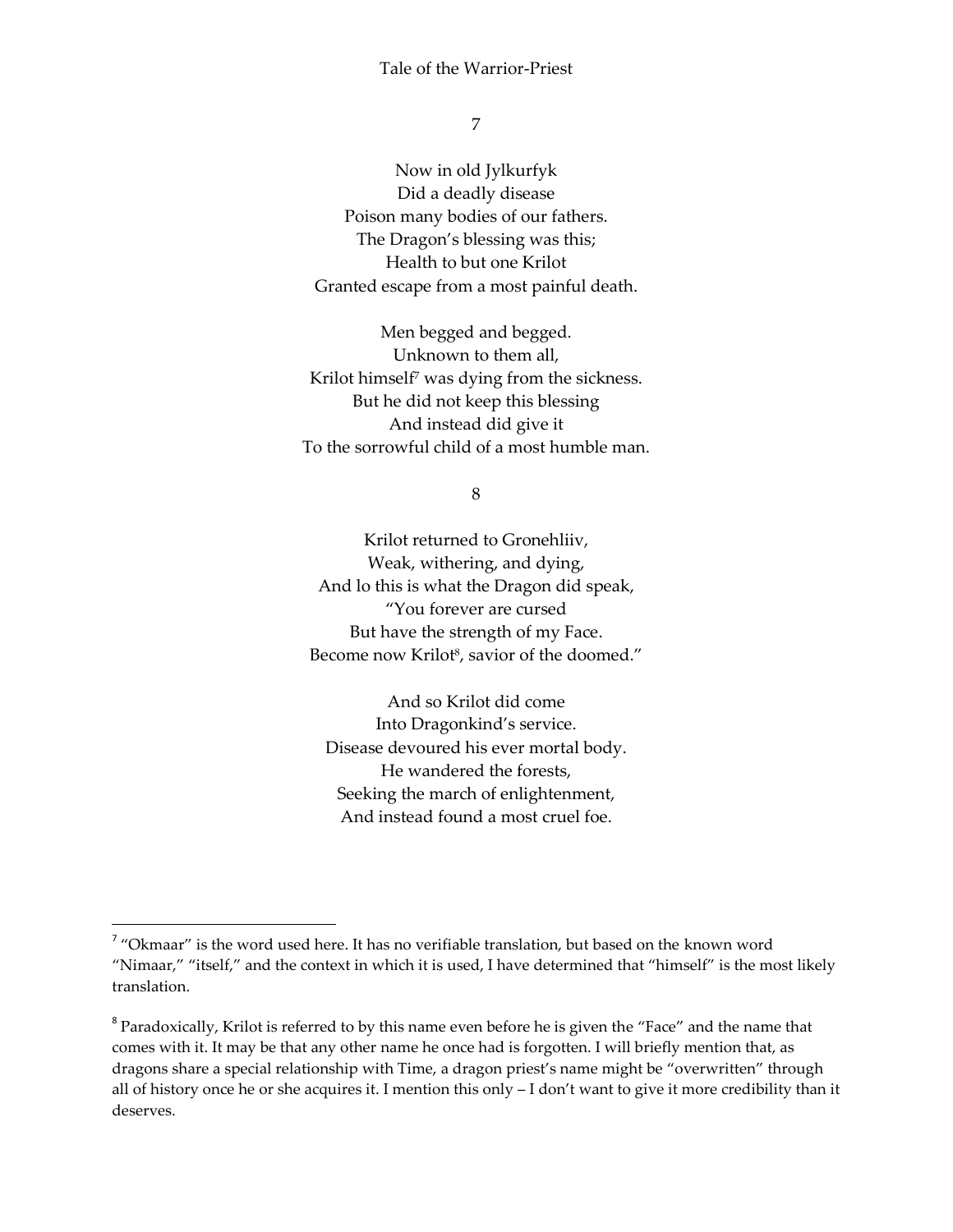Foul Nahlot did not rest When the disease gathered For death was ever his friend<sup>9</sup>. Nahlot wielded the sickness like A terrible weapon for his enemies, Wandering from the sacred wishes of the Masters.

With the dark powers of his Face, He raised an undead army Bound not to the Dragons' command but to his. Such an unleashed force could not rest In the hands of a man, So Dragonkind carved Nahlot's end.

10

Gronehliiv found Krilot And gave a most beautiful command To extinguish the evil of Nahlot. With his axe in his hand, Dying Krilot found the strength To march far through field and forest.

Nahlot foresaw much. By the mountain he awaited With all his powers mustered there. As Krilot's health declined The light of his mortal essence faded And became unseen to Nahlot's living-sight.

 $9$  This stone seems to suggest the disease was not Nahlot's doing, but a circumstance he merely took advantage of. Leave it to the Nords to write a later stone that contradicts this and paints the disease as Nahlot's own creation.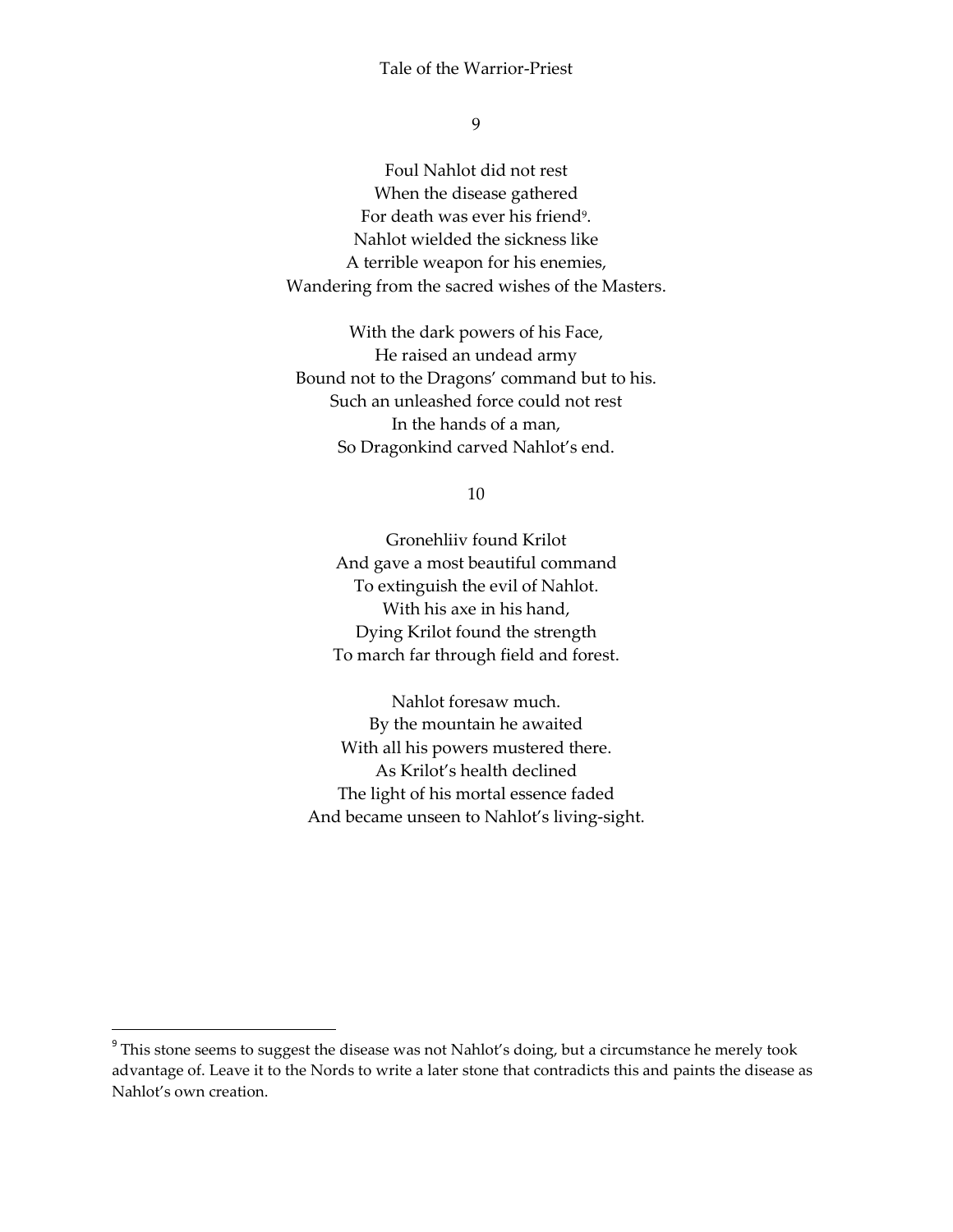Long remembered is the Axe, Weapon of champions and heroes, Red-Gale most sharp of all blades. Forged in the sacred flames Of the Dragon Gronehliiv, It could cut through armor and stone.

Nahlot had a sword that he wielded, Poisoned by his horrible deeds, Remembered as Hoar-Steel, the weapon of his Clan. Now dishonor and evil Felled the Blood of the Noble. Disobedience is a doomed leader for any.

#### 12

Krilot slipped unseen With truth as his weapon By Nahlot's undead servants who were standing guard. At the Standing Stones they met, Carved heroes once remembered. Here now were heroes who may have been.

They did not voice mortal words, But only the music Of the steel meeting steel in the night. Storm of Thu'um battling with Thu'um, The mountain bled and shuddered. Truth battled disobedience on the Peak of the  $\mathrm{North^{10}.}$ 

l

 $10$  It is unknown if this is the same mountain as Brykylr where Krilot first met the dragon Gronehliiv, though sense would dictate they are different mountains.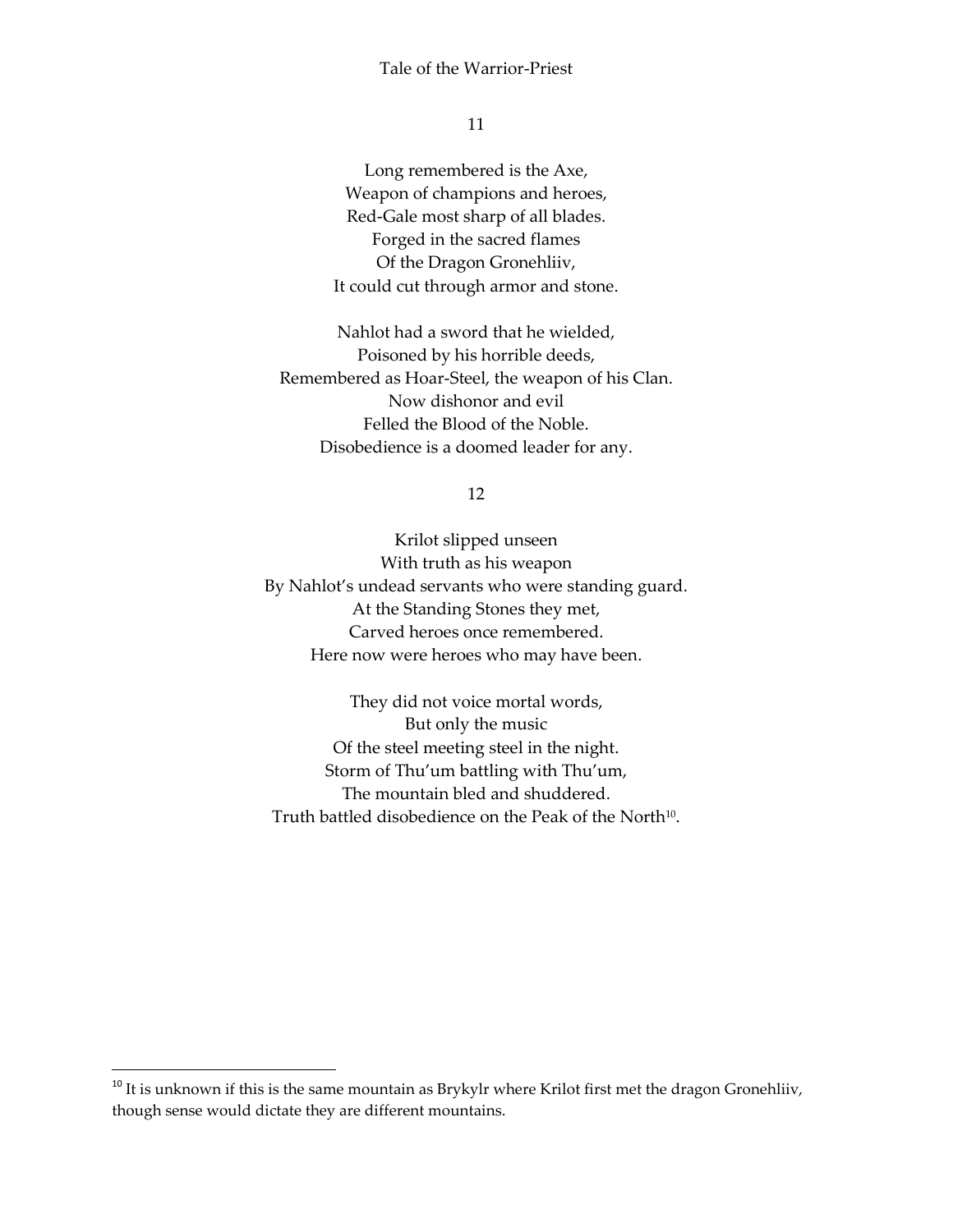After a night without rest, Only the noble did best His enemy in the battle of priests. Not all of Nahlot's strength Could kill the heroic Krilot, Tricked by the treachery he made.

Nahlot lost his Face And knew the truth When Krilot buried blade into flesh. Life had fled from them both. Nahlot's fear was unending as Gronehliiv devoured the last of his Breath $^{11}$ .

#### 14

The fallen dead were unleashed From Nahlot's dark lure Gronehliiv did guide them to peaceful rest. Of Nahlot's Face is untold But for it was buried, Never to be found in the north brutal snows.

Gronehliiv came to Krilot And did speak these words, "Victorious Krilot, your service is ended. So long as you wield This Face that I gave, You will never know suffering or death."

l

 $11$  "Su'um" may be translated also as "inner spirit." It is unclear if Gronehliiv is actually devouring Nahlot's mortal soul or if this is simply colorful embellishment.